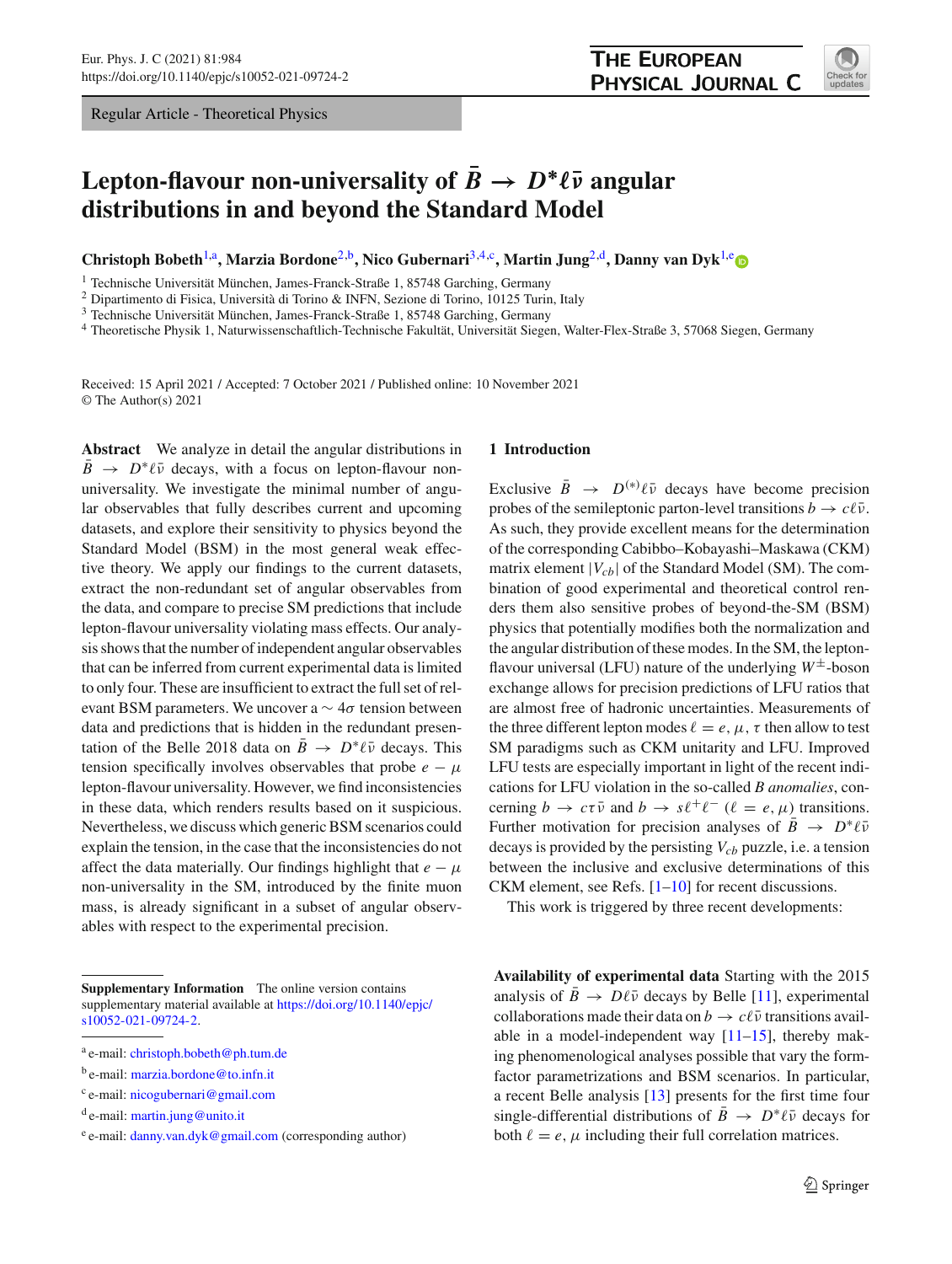**Improved form-factor determinations** There has been significant progress in the theoretical determination of hadronic  $\bar{B}$   $\rightarrow$  *D*<sup>(\*)</sup> form factors, both from lattice QCD computations [\[16](#page-16-4)[–19\]](#page-16-5) and from light-cone sum rules [\[20\]](#page-16-6). These determinations allow for precise predictions of the complete set of form factors in  $B \to D^* \ell \bar{\nu}$  in the whole phase space [\[7](#page-16-7),[8\]](#page-16-8). These predictions are using the heavy-quark expansion and account for contributions up to and including  $\mathcal{O}(1/m_c^2)$  based on Ref. [\[21\]](#page-16-9). They are a prerequisite for a general BSM analysis of these modes.

**Impending progress in experimental and theoretical precision** Both the experimental and the theoretical precision are expected to improve significantly: the ongoing Belle II and LHCb upgrade experiments are bound to deliver  $\bar{B}$   $\rightarrow$  *D*<sup>(\*)</sup> $\ell \bar{\nu}$  results based on multiples of the current datasets [\[22](#page-16-10)[–24\]](#page-16-11), and updated lattice QCD results for several  $B \to D^*$  form factors beyond zero recoil are upcoming  $[25–27]$  $[25–27]$  $[25–27]$ , see also the discussions in Refs.  $[28,29]$  $[28,29]$  $[28,29]$ . This renders the discussion of presently negligible effects important for the full phenomenological exploitation of the upcoming experimental and theoretical results.

The discussions resulting from the first two items significantly improve our understanding of these modes, and their sensitivity to the adopted form-factor parametrization. Some recent phenomenological analyses have also shown that the *Vcb* puzzle can be significantly reduced, albeit not yet fully resolved  $[1-10]$  $[1-10]$ . We pose the following questions that affect existing and future angular analyses of  $B \to D^* \ell \bar{\nu}$  data:

- 1. What is the amount of LFU violation in the SM induced by the muon mass? Is the muon mass still negligible given the achieved experimental and theoretical precision?
- 2. What amount of information can be extracted from the available single-differential distributions in comparison to a fully-differential angular analysis of  $B \to D^* \ell \bar{\nu}$ ? Is it possible to increase the sensitivity to BSM physics with available data by modifying the analysis strategy?
- 3. What are the limits on BSM physics from existing  $B \rightarrow$ *D*<sup>∗</sup> $\ell$ νv̄ data? Which effective operators could resolve a potential tension with the SM and what would be their implications on so far unmeasured observables?

In order to answer these questions, we proceed as follows: We begin by describing the general properties of the  $\bar{B} \rightarrow$ *D*<sup>∗</sup> $\ell \bar{\nu}$  angular distribution and the BSM physics reach of the angular observables arising from this distribution in Sect. [2.](#page-1-0) In Sect. [3](#page-6-0) we prepare a full angular analysis on the basis of the Belle data published in Ref.  $[13]$ . In doing so, we identify two obstacles to the full use of these data. In Sect. [4](#page-8-0) we carry out a fit of the full angular distribution to the Belle data, and discuss the compatibility with SM predictions. In light of an observed tension, we further discuss possible BSM interpretations of our results. We conclude in Sect. [5.](#page-14-0)

## <span id="page-1-0"></span>**2 Full angular distribution and its BSM reach**

The four-fold differential distribution of  $\overline{B} \rightarrow D^* (\rightarrow$  $D\pi$ ) $\ell\bar{\nu}$  decays constitutes a powerful tool for assessing SM as well as BSM physics. It is given as

<span id="page-1-1"></span>
$$
\frac{d^4\Gamma^{(\ell)}}{dq^2 \, d\cos\theta_\ell \, d\cos\theta_D \, d\chi} = \frac{3}{8\pi} \sum_i J_i^{(\ell)}(q^2) f_i(\cos\theta_\ell, \cos\theta_D, \chi).
$$
\n(1)

Assuming a purely P-wave  $D\pi$  final state, this distribution is fully described by 12 angular observables  $J_i^{(\ell)}$  and their respective angular coefficient functions  $f_i$ . The dependence of the functions  $f_i$  on the three angles  $\cos \theta_\ell$ ,  $\cos \theta_D$  and  $\chi$ , given in Eq.  $(A1)$  in Appendix A, is lepton-flavour universal and completely determined by conservation of angular momentum.

The angular observables  $J_i^{(\ell)}$  depend on the momentum transfer  $q^2$ , or equivalently the hadronic recoil w. Their calculation involves the lepton-flavour-universal hadronic form factors, as well as the short-distance coefficients of the lowenergy effective theory. The latter encode short-distance SM effects (which are again lepton-flavour universal) as well as potential BSM effects (which are in general nonuniversal). These dependencies are listed in Table [1.](#page-4-0) Additional sources of lepton-flavour non-universality are known kinematic phase-space effects  $\sim m_{\ell}/\sqrt{q^2}$ , which are most pronounced for  $\ell = \tau$ . Under the assumption that the shortdistance behaviour corresponds to the SM expectation, the angular observables  $J_i^{(\ell)}(q^2)$  can be used to extract information on the hadronic form factors up to an overall normalization. When lifting this assumption in BSM scenarios, disentangling the BSM short-distance coefficients from the form factors requires additional information, making theory input for the  $q^2$ -dependence of the form factors and especially their ratios indispensable. Below we discuss the necessary amount of experimental information on the angular observables  $J_i^{(\ell)}$  for a reliable determination of BSM contributions. Details on the definitions of the angular observables are given in Appendix A.

The complete dependence of the angular distribution on BSM contributions in terms of the BSM couplings has been given for the first time in Ref. [\[30](#page-16-16)], see also Refs. [\[31](#page-16-17)[,32](#page-16-18)], with further partial results throughout the literature [\[33](#page-16-19)[–40](#page-16-20)]. We use the conventions/notation provided in Appendix A. The sensitivity to various BSM couplings and lepton-mass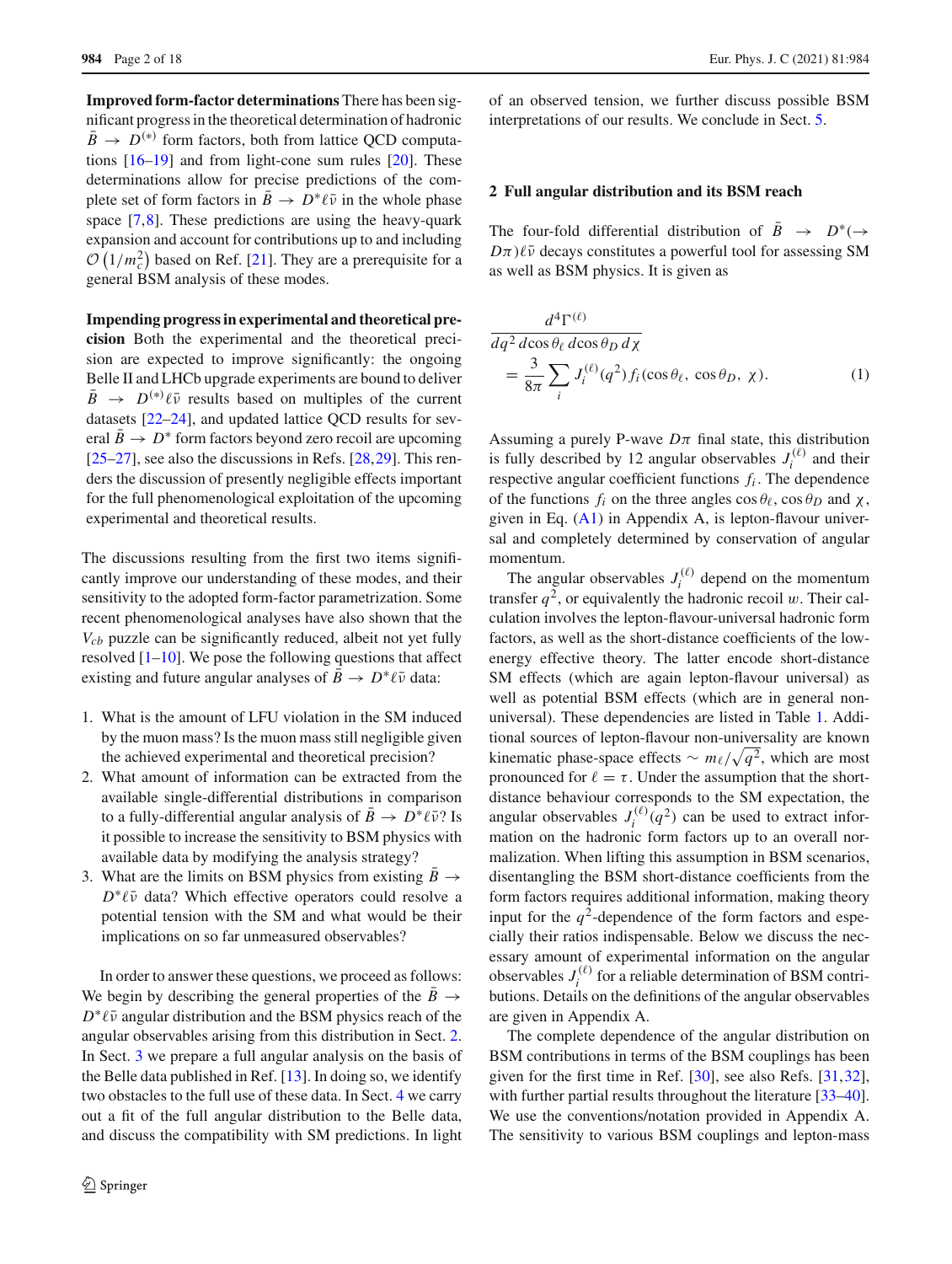effects have been studied in detail [\[41](#page-16-21)] based on helicity amplitudes.

Here we would like to address properties that are not mentioned previously, or that are particularly important for our work. An important observation in charged-current semileptonic decays is that to extremely good approximation no CPconserving scattering phases appear in the  $J_i^{(\ell)}$ .<sup>[1](#page-2-0)</sup> This simplifies their properties under CP conjugation, rendering them simply even (for  $i \in \{1c, 1s, 2c, 2s, 3, 4, 5, 6c, 6s\}$ ) or odd (for  $i \in \{7, 8, 9\}$ ). As a consequence, the numerators in the combinations

$$
\left\langle S_i^{(\ell)} \right\rangle \equiv \frac{\left\langle J_i^{(\ell)} \right\rangle + \left\langle \bar{J}_i^{(\ell)} \right\rangle}{\Gamma^{(\ell)} + \bar{\Gamma}^{(\ell)}}, \quad \left\langle A_i^{(\ell)} \right\rangle \equiv \frac{\left\langle J_i^{(\ell)} \right\rangle - \left\langle \bar{J}_i^{(\ell)} \right\rangle}{\Gamma^{(\ell)} + \bar{\Gamma}^{(\ell)}}, \quad (2)
$$

either vanish or are given by  $2\langle J_i^{(\ell)} \rangle$ . Here the notation  $\langle \ldots \rangle$  denotes integration over the full range of the dileptoninvariant mass as defined in Eq. [\(A2\)](#page-15-2).

The experimental determination of the fully differential rate is rather involved. Many analyses therefore present only results for the partially or fully integrated rate, typically CP-averaged. Doing so simplifies the experimental analysis, but the sensitivity to some of the angular observables is lost, which can render the determination of some parameters of interest impossible. The two recent Belle analyses for instance [\[12](#page-16-22)[,13](#page-16-3)] provide binned CP-averaged measurements of the four single-differential distributions

$$
\frac{d\widehat{\Gamma}^{(\ell)}}{dw} \equiv \frac{1}{2} \frac{d(\Gamma^{(\ell)} + \bar{\Gamma}^{(\ell)})}{dw},
$$
\n
$$
\frac{1}{\widehat{\Gamma}^{(\ell)}} \frac{d\widehat{\Gamma}^{(\ell)}}{d\cos\theta_{\ell}} = \frac{1}{2} + \left\langle A_{FB}^{(\ell)} \right\rangle \cos\theta_{\ell}
$$
\n(3)

$$
+\frac{1}{4}\left(1-3\left\langle \widetilde{F}_{L}^{(\ell)}\right\rangle \right)\frac{3\cos^{2}\theta_{\ell}-1}{2},\qquad(4)
$$

$$
\frac{1}{\widehat{\Gamma}^{(\ell)}} \frac{d\widehat{\Gamma}^{(\ell)}}{d\cos\theta_D} = \frac{3}{4} \left( 1 - \left\langle F_L^{(\ell)} \right\rangle \right) \sin^2\theta_D + \frac{3}{2} \left\langle F_L^{(\ell)} \right\rangle \cos^2\theta_D,\tag{5}
$$

$$
\frac{1}{\widehat{\Gamma}^{(\ell)}} \frac{d\widehat{\Gamma}^{(\ell)}}{d\chi} = \frac{1}{2\pi} + \frac{2}{3\pi} \left\langle S_3^{(\ell)} \right\rangle \cos 2\chi + \frac{2}{3\pi} \left\langle S_9^{(\ell)} \right\rangle \sin 2\chi,\tag{6}
$$

where  $\widehat{\Gamma}^{(\ell)}$  denotes the CP-averaged decay rate. The three CP-averaged single-angular distributions depend on only five out of the 12 angular observables defined in Eq. [\(1\)](#page-1-1). Out of these five observables, the CP-averaged  $\langle S_9^{(\ell)} \rangle$  $\binom{\ell}{9}$  vanishes independently of the BSM scenario, as discussed above Eq. [\(2\)](#page-2-1), and is thus not relevant for our analysis. This leaves the *D*∗-

longitudinal polarization fraction  $\left\langle F_l^{(\ell)} \right\rangle$  $\langle L \rangle_L^{(\ell)}$ , the lepton forwardbackward asymmetry  $\left\langle A_{\text{FB}}^{(\ell)} \right\rangle$ , and two further angular observables  $\left\langle \widetilde{F}_i \right\rangle$  $(\ell)$  $L^{(\ell)}$  and  $S_3^{(\ell)}$  $\binom{1}{3}$  as independent observables in the distributions. Within the SM,  $\langle F_L^{(\ell)} \rangle$  $L^{(\ell)}$  and  $\left\langle \widetilde{F}\right\rangle$  $\Omega(\ell)$  $\binom{H(\ell)}{L}$  differ by leptonmass suppressed terms, only. In a generic BSM scenario, the two observables can further differ due to contributions from pseudoscalar and tensor operators, see Table [1.](#page-4-0) For more details see Appendix A.

<span id="page-2-1"></span>The presentation of the data in terms of single-differential distributions implies that all angular observables are integrated over the full  $q^2$  range. By binning in  $q^2$ , the data will provide more information about the BSM couplings through the  $q^2$  shape of the angular observables. In particular, the binned angular observables yield access to more and independent bilinear combinations of the BSM couplings than the  $q<sup>2</sup>$ -integrated ones do. Hence, binning the angular observables will constitute a powerful tool to discriminate between BSM scenarios, as discussed in more detail below.

The CP asymmetries of the single-differential rates Eqs. [\(3\)](#page-2-2)– [\(5\)](#page-2-3) vanish independently of the BSM scenario. This can be used to validate the experimental analyses. The CP asymmetry of the  $\chi$ -dependent rate in Eq. [\(6\)](#page-2-4) is fully described by the angular observable  $A_9^{(\ell)}$ . A measurement of this CP asymmetry could be accomplished with existing datasets and would provide important information about potential CPviolating BSM effects.

## <span id="page-2-2"></span>2.1 Parametrization of BSM physics

<span id="page-2-6"></span>BSM physics in  $B \to D^* \ell \bar{\nu}$  decays has been investigated, usually based on the assumption of three light left-handed neutrino flavours below the electroweak scale. The corresponding most general low-energy effective theory at dimension six  $[42]$  can be written as  $[43]$  $[43]$ 

<span id="page-2-5"></span><span id="page-2-3"></span>
$$
\mathcal{L}(b \to c\ell \bar{\nu}) = \frac{4G_F}{\sqrt{2}} V_{cb} \sum_{i} \sum_{\ell'} C_i^{\ell \ell'} \mathcal{O}_i^{\ell \ell'} + \text{h.c.}
$$
 (7)

<span id="page-2-4"></span>Here the operators are constructed out of SM fermion fields and read

$$
\mathcal{O}_{V_L}^{\ell\ell'} = (\bar{c}\gamma^{\mu} P_L b)(\bar{\ell}\gamma_{\mu} P_L v_{\ell'}, \qquad \mathcal{O}_{S_L}^{\ell\ell'} = (\bar{c} P_L b)(\bar{\ell} P_L v_{\ell'}, \n\mathcal{O}_{T}^{\ell\ell'} = (\bar{c}\sigma^{\mu\nu} P_L b)(\bar{\ell}\sigma_{\mu\nu} P_L v_{\ell'}, \n\mathcal{O}_{V_R}^{\ell\ell'} = (\bar{c}\gamma^{\mu} P_R b)(\bar{\ell}\gamma_{\mu} P_L v_{\ell'}, \qquad \mathcal{O}_{S_R}^{\ell\ell'} = (\bar{c} P_R b)(\bar{\ell} P_L v_{\ell'}).
$$
\n(8)

They account for lepton-flavour violation (LFV) by  $\ell \neq \ell'$ .

The observables in  $B \to D^* \ell \bar{\nu}$  depend only on four combinations of Wilson coefficients:

$$
C_V^{\ell\ell'} = C_{V_R}^{\ell\ell'} + C_{V_L}^{\ell\ell'}, \qquad C_A^{\ell\ell'} = C_{V_R}^{\ell\ell'} - C_{V_L}^{\ell\ell'},
$$

<span id="page-2-0"></span><sup>&</sup>lt;sup>1</sup> Such CP-conserving phases are strongly suppressed in  $\bar{B} \to D^* \ell \bar{\nu}$ and can arise, e.g. at the level of dimension eight in the low-energy EFT or due to radiative QED corrections.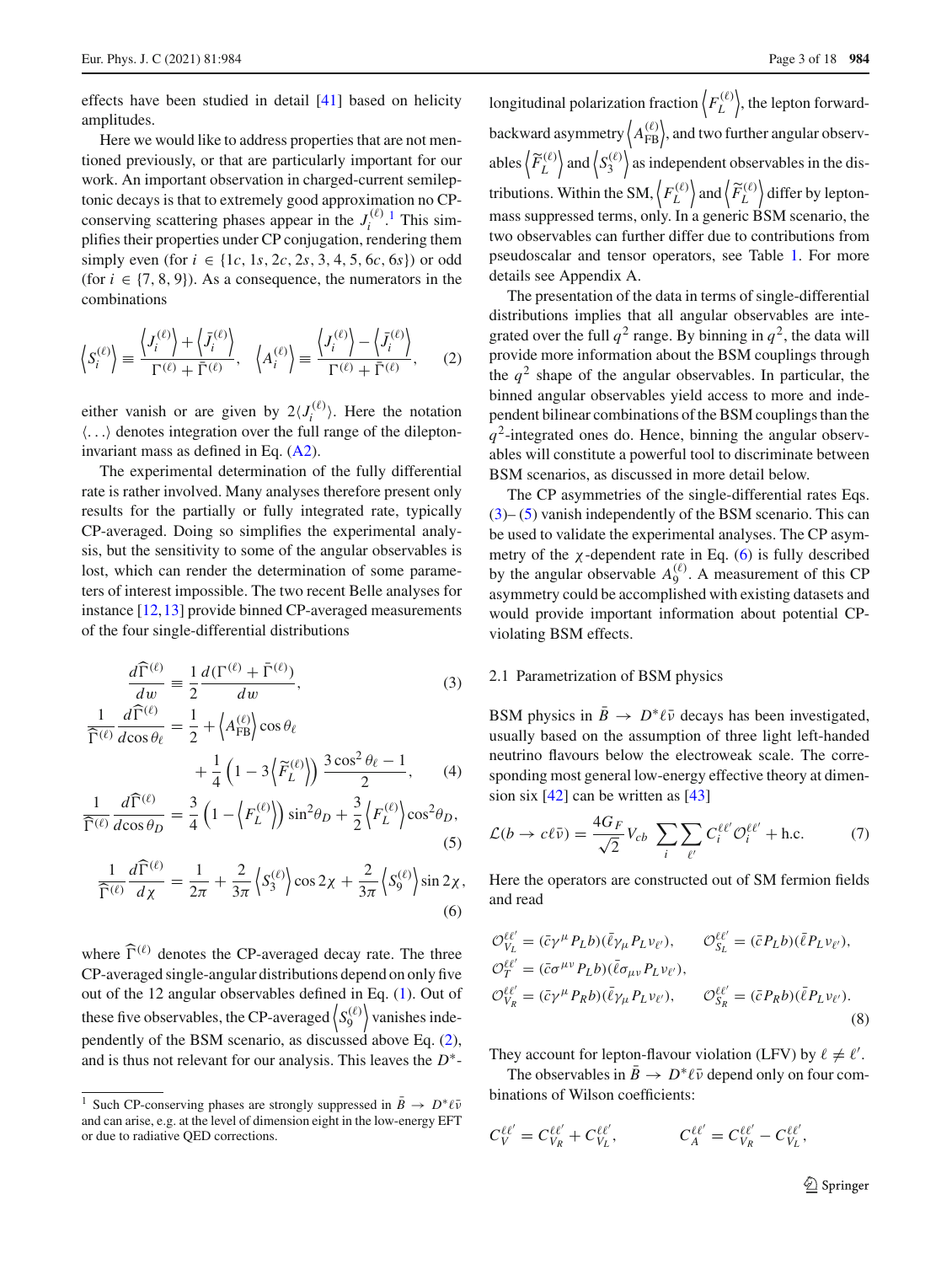$$
C_P^{\ell\ell'} = C_{S_R}^{\ell\ell'} - C_{S_L}^{\ell\ell'},\tag{9}
$$

together with  $C_T^{\ell\ell'}$ , whereas the combination  $C_S^{\ell\ell'} = C_{S_R}^{\ell\ell'}$  +  $C_{S_L}^{\ell\ell'}$  enters only in  $\bar{B} \to D\ell\bar{\nu}$ . Since the neutrino flavour  $\ell'$  is not detectable, it must be summed over in every observable.

We determine the minimal number of parameters and their ranges necessary to parametrize these BSM coefficients for different cases. Starting from the lepton-flavour conserving case, Eq. [\(7\)](#page-2-5) contains five complex parameters  $C_i^{\ell} \equiv C_i^{\ell\ell}$ per charged-lepton species  $\ell$ . In the context of BSM analyses of  $B \to D^* \ell \bar{\nu}$ , the fact that matrix elements of the scalar  $\bar{c}b$  currents vanish implies that one can maximally determine four linear combinations out of the five Wilson coefficients. These four complex coefficients can be parametrized by seven real parameters, since an overall phase is unobservable, i.e. all observables are invariant under a joint phase rotation  $C_i^{\ell} \to \exp(i\phi^{\ell}) C_i^{\ell}$ . For instance, one of the complex coefficients can be chosen real and positive, which leaves four real and three imaginary parts or four absolute values and three relative phases as free parameters. The Lagrangian Eq. [\(7\)](#page-2-5) is conveniently normalized to  $G_F V_{cb}$  to ensure that in the SM  $C_{V_1} = 1$  at tree-level. In general, these factors cannot be separated from the BSM Wilson coefficients since only their products enter observables. Hence, they do not count as additional parameters. The set of seven real parameters is therefore the maximal information we can hope to extract from  $B \to D^* \ell \bar{\nu}$  decays for a given  $\ell$  without LFV.

All CP-averaged observables depend on these seven parameters through the combinations

<span id="page-3-0"></span>
$$
|C_i^{\ell}|^2 = \text{Re}^2(C_i^{\ell}) + \text{Im}^2(C_i^{\ell}),
$$
  
\n
$$
\text{Re}(C_i^{\ell} C_j^{\ell*}) = \text{Re}(C_i^{\ell}) \text{Re}(C_j^{\ell}) - \text{Im}(C_i^{\ell}) \text{Im}(C_j^{\ell}).
$$
\n(10)

These combinations, however, are invariant under the discrete symmetry transformation  $\text{Im}(C_i^{\ell}) \to -\text{Im}(C_i^{\ell}) \forall i$ . The combinations

<span id="page-3-1"></span>
$$
\operatorname{Im}(C_i^{\ell} C_j^{\ell *}) = \operatorname{Im}(C_i^{\ell}) \operatorname{Re}(C_j^{\ell}) - \operatorname{Re}(C_i^{\ell}) \operatorname{Im}(C_j^{\ell}), \tag{11}
$$

can therefore still be determined from CP-averaged observables, albeit only up to an overall sign. One is free to choose one of these signs freely in the fit, since the second solution can always be obtained by inverting the signs of the imaginary parts.

In the limit of a massless lepton, the two classes of Wilson coefficients  $C_{A,V}^{\ell}$  and  $C_{P,T}^{\ell}$  decouple in the observables, since their interference is  $m_{\ell}$  suppressed, as shown in Table [1.](#page-4-0) As we will see below, this applies only to electrons, since in precision analyses the muon mass cannot be neglected anymore. This implies a separate symmetry for each class,  $C_{V,A}^{\ell} \to \exp(i\phi^{\ell})C_{V,A}^{\ell}$  and  $C_{P,T}^{\ell} \to \exp(i\phi^{\ell})C_{P,T}^{\ell}$ . Therefore another phase cannot be determined from any  $\overline{B}$   $\rightarrow$  $D^* \ell^- \bar{\nu}$  observable in this limit. In fact, it can be eliminated altogether from the parametrization, leaving maximally six

parameters to be determined from  $B \to D^* \ell \bar{\nu}$  for massless charged leptons. In this case also the discrete symmetry for the imaginary parts holds separately for each class, allowing to choose another sign freely. Hence, the most general parametrization of CP-averaged *B*  $\rightarrow$  *D*<sup>\*</sup>*e* $\bar{v}$  data within the weak effective theory and when neglecting LFV requires only six parameters, four of which can be chosen positive. Taking into account lepton-mass effects requires a seventh parameter, and only two of these parameters can be chosen positive.

Note that in the counting above we have assumed the couplings for the different lepton flavours to be completely independent, allowing in particular for independent phase rotations. Such an assumption does not hold in all BSM scenarios; in particular it does not hold in the Standard Model Effective Field Theory (SMEFT) at mass dimension six. In the matching of Eq. [\(7\)](#page-2-5) to the SMEFT, the coefficient  $C_{V_R}^{\ell\ell'}$ is lepton-flavour universal, a property inherited from the SM gauge group [\[44](#page-16-25)[,45](#page-16-26)]. This universality couples the different sectors and consequently the phase rotations cannot be performed independently anymore. This gives rise to an additional measurable phase in this scenario, and therefore necessitates a new corresponding parameter. For instance, for the common and convenient choice of a real and positive  $C_{V_L}^{\ell}$ , the coefficients  $C_{V_R}^{\ell}$  cannot be trivially identified with each other. Instead they fulfill

$$
C_{V_R}^e = \exp(i\phi_L) C_{V_R}^\mu, \qquad \phi_L = \phi_{V_L}^e - \phi_{V_L}^\mu, \qquad (12)
$$

and similarly for  $\ell = \tau$ . The relative phase between the two Wilson coefficients  $C_{V_L}^e$  and  $C_{V_L}^{\mu}$  appears explicitly, while it can be absorbed everywhere else. This implies that although two real parameters are removed (one of the complex  $C_{V_R}^{\ell}$ coefficients), one is added (the relative phase), and hence the overall number of parameters is reduced only by one.

Generalizing the above observations in the presence of lepton-flavour-violating interactions,  $\ell \neq \ell'$ , is straightforward insofar as the contributions with different neutrino flavours do not interfere. Hence all expressions in Eqs. [\(10\)](#page-3-0)– [\(11\)](#page-3-1) remain valid with the generalizations

<span id="page-3-2"></span>
$$
\left|C_i^{\ell}\right|^2 \to \sum_{\ell'} \left|C_i^{\ell\ell'}\right|^2,
$$
  
Re $\left(C_i^{\ell} C_j^{\ell*}\right) \to \sum_{\ell'} \text{Re}\left(C_i^{\ell\ell'} C_j^{\ell\ell'*}\right),$   

$$
\text{Im}\left(C_i^{\ell} C_j^{\ell*}\right) \to \sum_{\ell'} \text{Im}\left(C_i^{\ell\ell'} C_j^{\ell\ell'*}\right).
$$
 (13)

The symmetry considerations hold for each neutrino flavour separately. Naively the number of parameters simply triples compared to the lepton-flavour-conserving case above. The situation is nevertheless significantly different from the lepton-flavour conserving case, for which the number of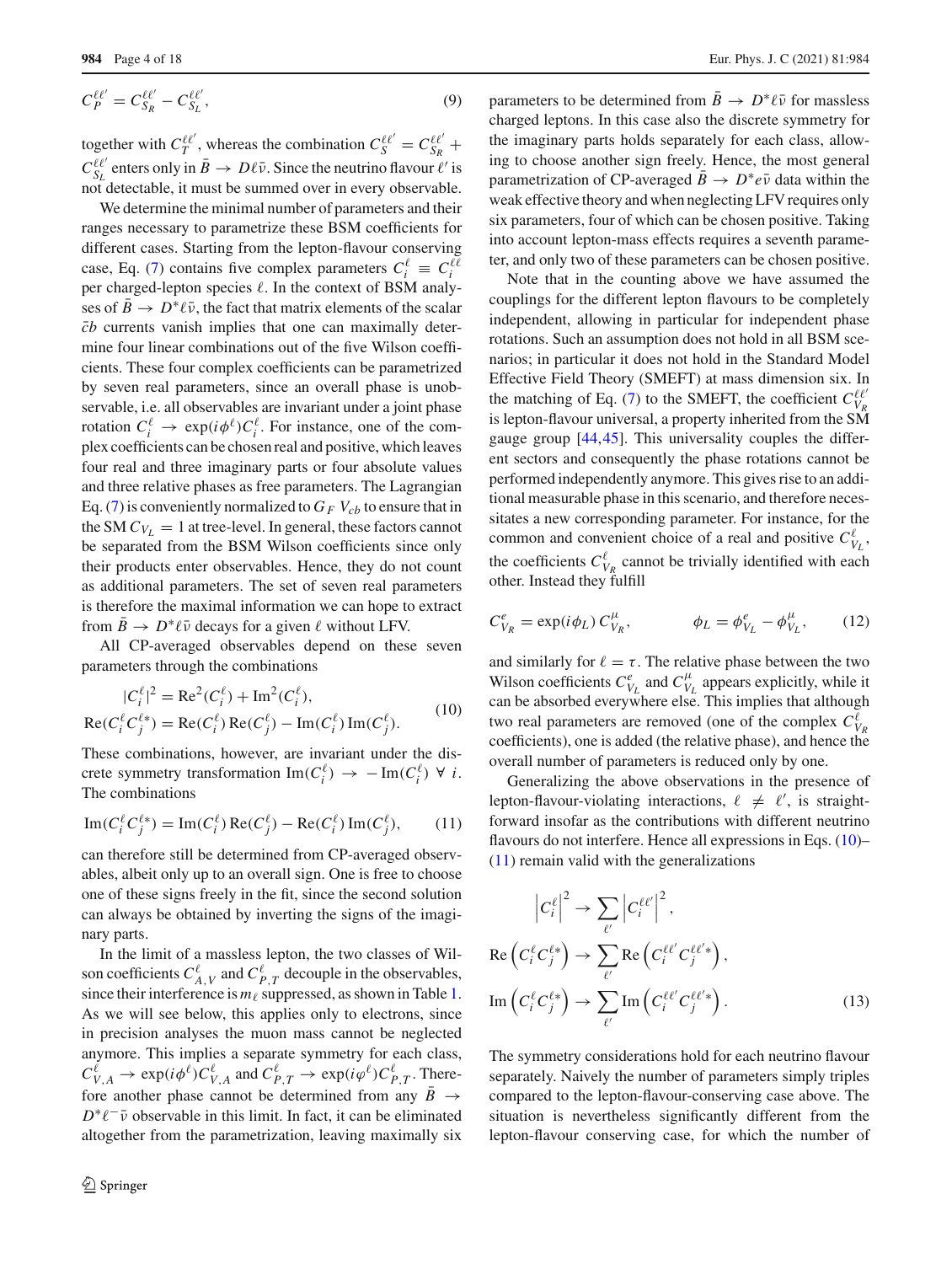<span id="page-4-0"></span>Table 1 The dependence of angular observables on combinations of Wilson coefficients. An entry of  $\checkmark$  denotes the presence of this combination. An entry of  $m^n$  denotes the presence of this term, but with kinematic lepton-mass suppression  $\propto (m_\ell/\sqrt{q^2})^n$  ( $n = 1, 2$ ). The "num(·)" indicates that only the dependence of the numerator of this observable is given. The  $V_i^a$  have been introduced in Ref. [\[30\]](#page-16-16)

| Observable                 | $ C_A ^2$                | $ C_V ^2$                | $ C_P ^2$         | $ C_T ^2$                      | $\text{Re}(C_A C_V^*)$ | $\text{Re}(C_A C_P^*)$         | $\text{Re}(C_A C_T^*)$         | $\text{Re}(C_V C_P^*)$         | $\text{Re}(C_V C_T^*)$         | $\text{Re}(C_p C_T^*)$         |
|----------------------------|--------------------------|--------------------------|-------------------|--------------------------------|------------------------|--------------------------------|--------------------------------|--------------------------------|--------------------------------|--------------------------------|
| $J_{1c} = V_1^0$           | $\checkmark$             |                          | $\checkmark$      | $\checkmark$                   |                        | (m)                            | (m)                            |                                |                                |                                |
| $J_{1s} = V_1^T$           | $\checkmark$             | $\checkmark$             |                   |                                |                        |                                | (m)                            |                                | (m)                            |                                |
| $J_{2c} = V_2^0$           | $\checkmark$             |                          |                   |                                |                        |                                |                                |                                |                                |                                |
| $J_{2s} = V_2^T$           | $\checkmark$             | $\checkmark$             | $\qquad \qquad -$ | $\checkmark$                   |                        |                                |                                |                                |                                |                                |
| $J_3 = V_4^T$              | $\checkmark$             | $\checkmark$             |                   |                                |                        |                                |                                |                                |                                |                                |
| $J_4 = V_1^{0T}$           | $\checkmark$             |                          |                   |                                |                        |                                |                                |                                |                                |                                |
| $J_5 = V_2^{0T}$           | $(m^2)$                  | $\overline{\phantom{0}}$ | $\qquad \qquad -$ | $(m^2)$                        | $\checkmark$           | (m)                            | (m)                            |                                | (m)                            |                                |
| $J_{6c} = V_3^0$           | $(m^2)$                  | $\qquad \qquad -$        |                   |                                |                        | (m)                            | (m)                            |                                |                                |                                |
| $J_{6s} = V_3^T$           | $\overline{\phantom{0}}$ | $\overline{\phantom{0}}$ |                   | $(m^2)$                        | $\checkmark$           |                                | (m)                            |                                | (m)                            |                                |
| $d\Gamma/dq^2$             | $\checkmark$             | $\checkmark$             | $\checkmark$      | $\checkmark$                   |                        | (m)                            | (m)                            |                                | (m)                            |                                |
| $num(A_{FB})$              | $(m^2)$                  | $\overline{\phantom{0}}$ |                   | $(m^2)$                        | $\checkmark$           | (m)                            | (m)                            |                                | (m)                            |                                |
| $num(F_L)$                 | $\checkmark$             |                          | ✓                 | $\checkmark$                   |                        | (m)                            | (m)                            |                                |                                |                                |
| $num(F_L-1/3)$             | $\checkmark$             | $\checkmark$             | $\checkmark$      | $\checkmark$                   |                        | (m)                            | (m)                            |                                | (m)                            |                                |
| $num(\widetilde{F}_L)$     | $\checkmark$             | (m <sup>2</sup> )        | $\checkmark$      | $\checkmark$                   |                        | (m)                            | (m)                            |                                | (m)                            |                                |
| $num(\widetilde{F}_L-1/3)$ | $\checkmark$             | $\checkmark$             |                   | $\checkmark$                   |                        |                                |                                |                                |                                |                                |
| $num(S_3)$                 | $\checkmark$             | $\checkmark$             |                   | $\checkmark$                   |                        |                                |                                |                                |                                |                                |
| Observable                 |                          |                          |                   | $\operatorname{Im}(C_A C_V^*)$ |                        | $\operatorname{Im}(C_A C_P^*)$ | $\operatorname{Im}(C_A C_T^*)$ | $\operatorname{Im}(C_V C_P^*)$ | $\operatorname{Im}(C_V C_T^*)$ | $\operatorname{Im}(C_P C_T^*)$ |
| $J_7 = V_3^{0T}$           |                          |                          |                   | $(m^2)$                        |                        |                                | (m)                            | (m)                            |                                | $\checkmark$                   |
| $J_8 = V_4^{0T}$           |                          |                          |                   |                                |                        |                                |                                |                                |                                |                                |
| $J_9 = V_5^T$              |                          |                          |                   |                                |                        |                                |                                |                                |                                |                                |

parameters is smaller than the number of combinations of Wilson coefficients appearing in the description of the decay. This implies (non-linear) relations between these combinations in the lepton-flavour conserving case, for instance,

<span id="page-4-1"></span>Im<sup>2</sup>(
$$
C_i^{\ell} C_j^{\ell*}
$$
) =  $|C_i^{\ell}|^2 |C_j^{\ell}|^2 - \text{Re}^2 (C_i^{\ell} C_j^{\ell*}).$  (14)

With the generalizations in Eq. [\(13\)](#page-3-2), the number of BSM parameters is larger than the number of combinations of Wilson coefficients. Hence, the latter determine the maximal number of parameters (parameter combinations) that can be extracted. This implies that relations such as Eq. [\(14\)](#page-4-1) do not hold anymore in the presence of lepton-flavour violation and can be used instead to test for LFV in charged-current decays without the need to identify the neutrino flavour experimentally.

In the presence of light right-handed neutrinos, similar considerations as for the LFV case apply, since also here more BSM parameters are introduced and the corresponding contributions do not interfere. The generalization to light right-handed neutrinos is therefore analogous to Eq. [\(13\)](#page-3-2) and similar comments apply for the determination of the corresponding parameters.

## 2.2 BSM reach in  $B \to D^* \ell \bar{\nu}$

We now turn to the determination of the discussed parameters from the differential distributions. Each fully  $q^2$ -integrated angular observable provides one linear combination of the combinations of Wilson coefficients only, as indicated in Table [1.](#page-4-0) The measurement of their  $q^2$  dependence allows further to separate different BSM contributions to the same angular observable, if their  $q^2$  dependence [\[41](#page-16-21)] is different. For instance, the  $q^2$ -differential rate allows to determine all four absolute values of the BSM parameters. The question is what amount of experimental information is necessary to determine the maximal amount of parameters in a given scenario. Table [2](#page-5-0) shows the situation in a few scenarios for different sets of experimental measurements.

A few general comments are in order:

- It is necessary to consider the CP-conjugated modes separately if the sign ambiguity for the imaginary parts is to be resolved. Since the lepton charge tags the *B* meson flavour, this is not difficult to achieve experimentally.
- The interference between the two classes of BSM coefficients  $C_{A,V}^{\ell}$  and  $C_{P,T}^{\ell}$  is always lepton-mass suppressed,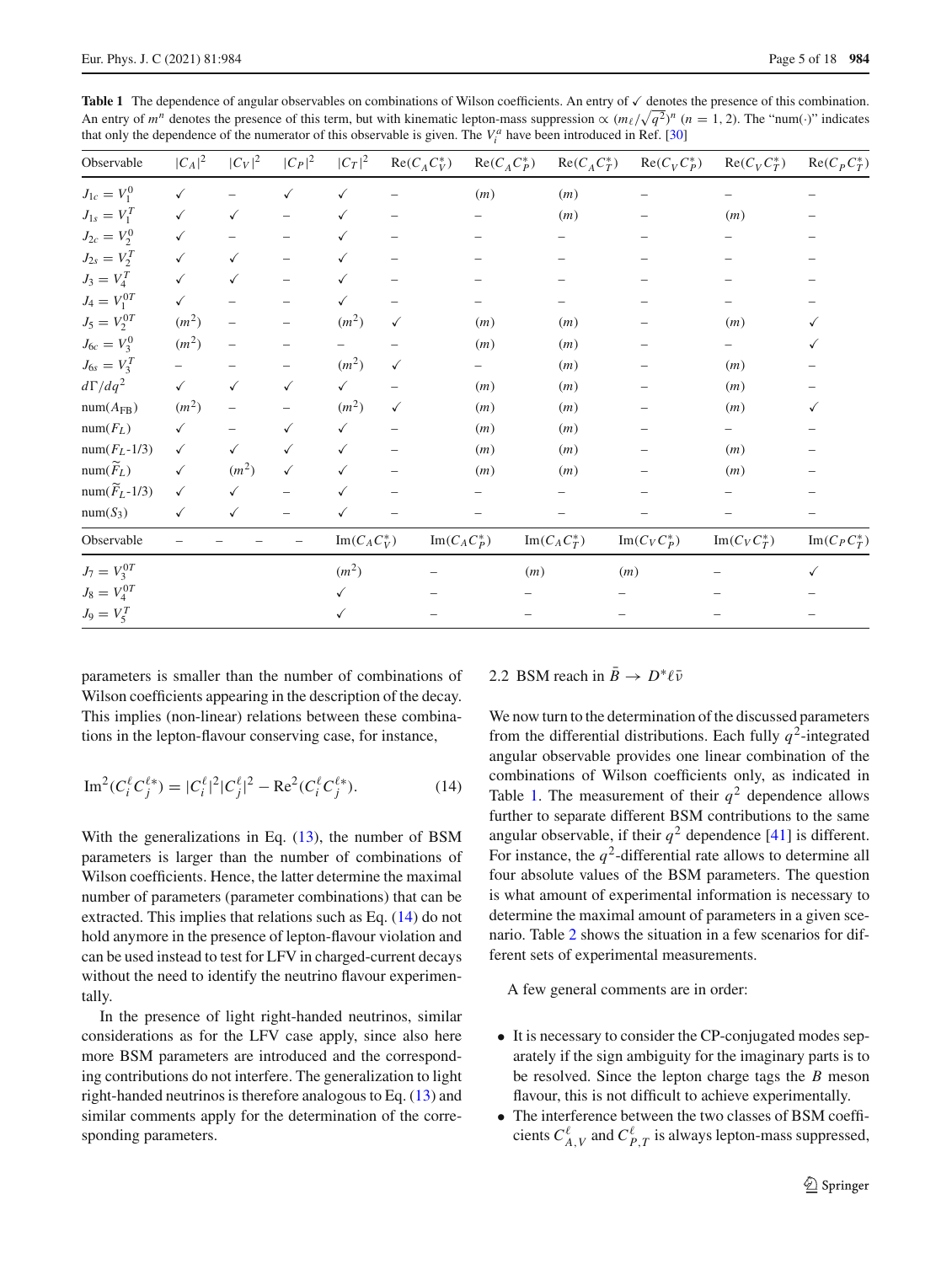| can be extracted whilput and with mass suppression, respectively |                          |                |                          |                |                                                   |  |  |  |
|------------------------------------------------------------------|--------------------------|----------------|--------------------------|----------------|---------------------------------------------------|--|--|--|
| Measurement                                                      | No LFV                   |                | <b>LFV</b>               |                | Comments                                          |  |  |  |
|                                                                  | $m_{\ell} \rightarrow 0$ | $m_{\ell} > 0$ | $m_{\ell} \rightarrow 0$ | $m_{\ell} > 0$ |                                                   |  |  |  |
| 4-fold differential, S+A                                         | 6                        | $6 + 1$        | 8                        | $8 + 5$        | Maximum achievable                                |  |  |  |
| 4-fold differential, S only                                      | 6                        | $6 + 1$        | 6                        | $6 + 3$        | sgn[Im( $C_i^{\ell} C_j^{\ell *}$ )] not resolved |  |  |  |
| $4 \times$ 1-fold differential, S+A                              | 6                        | $6 + 1$        | 6                        | $6+3$          | 2-fold ambiguity in $m_\ell \to 0$                |  |  |  |
| $4 \times$ 1-fold differential, S only                           |                          | $5 + 2$        |                          | $5 + 3$        | Insufficient for $m_\ell \to 0$ ,                 |  |  |  |
|                                                                  |                          |                |                          |                | sgn[Im( $C_i^{\ell} C_j^{\ell *}$ )] not resolved |  |  |  |

<span id="page-5-0"></span>**Table 2** Amount of BSM physics information that can be extracted in different scenarios, see also text. Here S and A denote the measurement of the CP average and the CP asymmetry of the respective differential rate. The first and second number corresponds to the number of parameters that can be extracted without and with mass suppression respectively. can be extracted without and with mass suppr

see Table [1.](#page-4-0) Hence its determination requires high statistical power, similar to the one required for the identification of muon-mass suppressed contributions in the SM, discussed below. Such statistical power is expected from the upcoming datasets at Belle II and the LHC experiments.

• While for  $\ell = \mu$  there is some sensitivity to additional combinations of Wilson coefficients, these combinations are still strongly suppressed. The corresponding parameters will therefore be determined comparatively poorly. Generally the best chance to determine them is to consider rather low values of  $q^2$ , given the suppression by powers of  $m_{\ell} / \sqrt{q^2}$ , both for the angular observables and the  $q^2$ -differential rate. Probing different bins in  $q^2$  can also improve the sensitivity to other BSM coefficients. Tensor interactions for instance can be probed particularly well at low  $q^2$  in  $d\widehat{\Gamma}_T/dq^2 \sim 3S_{1s} - S_{2s}$ , since the SM contributions vanish for  $q^2 \to 0$ , while the tensor contributions remain finite [\[43](#page-16-24)], see also Ref. [\[46\]](#page-16-27).

Considering some of the scenarios in more detail, we make the following observations:

- It is impossible to determine the full set of physical BSM parameters for  $m_{\ell} \rightarrow 0$  (e.g.  $\ell = e$ ) from the CP-averaged single-differential rates alone, even disregarding ambiguities in the signs of imaginary parts. The reason is that in this case only  $\langle A_{FB}^{(\ell)} \rangle$  is sensitive to the relative phases between the coefficients. Since there are two observable relative phases (one between  $C_A^{\ell}$  and  $C_V^{\ell}$ , one between  $C_P^{\ell}$  and  $C_T^{\ell}$ ), they cannot both be determined from this single observable.
- Assuming the flavour-conserving case, the extraction of all seven parameters is possible for finite  $m_\ell$  from the CPaveraged single-differential rates, modulo discrete ambiguities. However, one relative phase can only be obtained from lepton-mass-suppressed contributions, even though in more sophisticated measurements it would be accessible without lepton-mass suppression.

• Beyond the lepton-flavour-conserving case, it becomes clearer how much more information is contained in a fully *q*2-differential measurement. Strictly speaking, such a measurement is not necessary when assuming leptonflavour conservation. However, also in this case there are additional crosschecks possible and additional formfactor information can be extracted together with the BSM parameters.

These observations apply fully to the recent Belle measurements [\[13\]](#page-16-3).

Considering the determination of the full BSM information in the lepton-flavour-conserving case as an important intermediate goal, there are several ways this could be achieved with existing data, extending the experimental analyses only slightly:

- 1. Measuring  $A_{\text{FB}}^{(\ell)}$  in at least two  $q^2$  bins. This disentangles  $S_{6s}^{(\ell)}$  from  $S_{6c}^{(\ell)}$  entering this observable. Given that the  $\cos \theta_{\ell}$ -differential distribution [\(4\)](#page-2-6) has been measured in 10 bins in Refs. [\[12](#page-16-22),[13\]](#page-16-3), but contains only two angular observables, this seems feasible by reducing the number of  $\cos \theta_{\ell}$  bins and providing the observables in two or three  $q^2$  bins instead. This would give access to all BSM parameters, leaving only two signs of imaginary parts undetermined.
- 2. Measuring  $d\Gamma/d\chi$  separately for the two lepton charges. This would give access to  $A_9^{(\ell)}$ , and thereby to  $\text{Im}(C_A^{\ell} C_V^{\ell*})$ . This in turn would determine also  $\text{Re}(C_A^{\ell} C_V^{\ell*})$  up to a sign, and thereby allow to access  $\text{Re}(\tilde{C}_P^{\ell} C_T^{\ell*})$  from  $\langle A_{FB}^{(\ell)} \rangle$  up to a two-fold ambiguity. Each of the solutions would still have a two-fold sign ambiguity for the corresponding imaginary part. Together with the first option, this measurement would resolve the sign ambiguity in Im( $C_A^{\ell} C_V^{\ell*}$ ), leaving only the one in Im( $C_P^{\ell} C_T^{\ell*}$ ) (should this parameter combination be found to be different from zero).
- 3. Assessing  $S_5^{(\ell)}$ ,  $A_7^{(\ell)}$  and/or  $A_8^{(\ell)}$ . The measurement of each of these requires a different binning scheme, since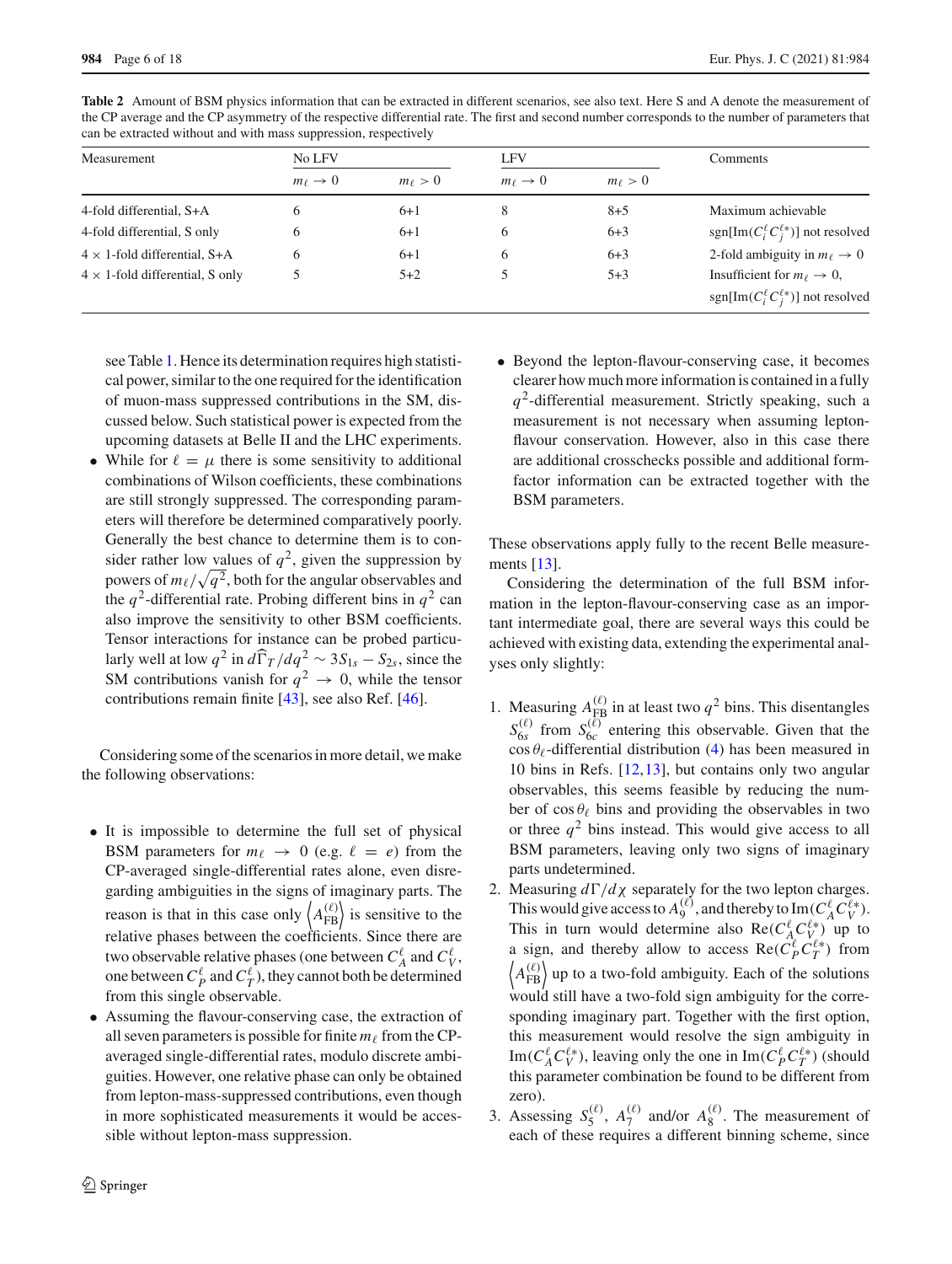these observables do not enter the single-differential rates. The latter two further require tagging by the lepton charge. Of particular interest is  $A_7^{(\ell)}$ , since contributions linear in BSM parameters are additionally lepton-mass suppressed, rendering the quadratic BSM contributions potentially dominant. A similar statement holds for  $S_{6c}^{(\ell)}$ .

## <span id="page-6-0"></span>**3 Available experimental data**

Semileptonic  $\bar{B} \to D^{(*)} \ell \bar{\nu}$  decays have been of key interest for many years, see Ref. [\[47\]](#page-16-28) for a list of analyses over the last ∼ 25 years. However, until recently, almost all experimental analyses have been tied to a specific form-factor parametrization, specifically the so-called CLN parametrization [\[48](#page-16-29)]. The latter is based on the combination of a dispersive approach for these modes developed in [\[49](#page-16-30)[–59](#page-16-31)] and the heavy-quark expansion (see Refs. [\[60](#page-16-32),[61\]](#page-16-33) for reviews and references therein) up to  $\mathcal{O}(1/m_{b,c})$  [\[62](#page-16-34)[–64\]](#page-16-35) and  $\mathcal{O}(\alpha_s)$  [\[64](#page-16-35)]. This parametrization involves assumptions that are not adequate anymore for analyses of present and upcoming experimental precision data. Applying instead the underlying formalism of a heavy-quark expansion more consistently [\[5\]](#page-15-3) and extending it to include  $1/m_c^2$  contributions [\[7](#page-16-7)[,8](#page-16-8),[21\]](#page-16-9), allows for a consistent description of the available experimental data and form factor results. However, since experimental analyses presented in most cases *only* parametrizationspecific results, a model-independent reanalysis under different theory assumptions of the underlying experimental data is impossible. $^{2}$  Unfortunately, this problem persists in the most recent BaBar analysis [\[65\]](#page-16-36), which includes a second form factor parametrization, but still does not allow for an independent analysis of the data. Furthermore, in many cases electron and muon data have been averaged without presenting separate results, rendering them of limited use for the analysis of LFU. A notable exception among these past studies is the 2010 untagged Belle analysis [\[66](#page-16-37)], which presented lepton-specific differential rates separately for longitudinal and transverse  $D^*$  polarizations, but lacked the necessary correlations.

More recently, the Belle analysis of  $B \to D\ell\bar{\nu}$  [\[11\]](#page-16-1) presented for the first time lepton-specific differential rates including their full correlations, which made possible precision studies with arbitrary form-factor parametrizations for the first time, initiating an intense ongoing discussion regarding the best way to analyze these and similar data. Similar comments apply to the preliminary  $B \to D^* \ell \bar{\nu}$  data with hadronic tag in Ref. [\[12\]](#page-16-22), which were however again leptonflavour averaged and are presently reanalyzed, and the 2018

untagged analysis  $[13]$  $[13]$ , superseding the results of Ref.  $[66]$  $[66]$ , which we discuss in detail in the following.

It is worth pointing out that the background subtraction in all existing  $\bar{B} \rightarrow D^{(*)} \ell \bar{\nu}$  analyses proceeds under the assumption of the SM. However, some of the background contributions are affected by the same BSM physics as the signal mode, notably  $B \to D^{**} \ell \bar{\nu}$ . Given that these modes constitute less than 8% of the unsubtracted spectrum [\[13](#page-16-3)], we consider it safe to neglect these contributions in this analysis. This point will need to be reconsidered once a BSM contribution is observed with a comparable precision. Efforts to address this issue includes the works presented in Refs. [\[67](#page-16-38),[68\]](#page-16-39).

## <span id="page-6-4"></span>3.1 Belle's 2018 untagged analysis

The dataset for the angular distribution provided by Belle [\[13](#page-16-3)] is the first analysis that separates the electron mode from the muon mode in both the bin contents and the statistical covariance matrix, and also the systematic covariance matrix can be reconstructed for both lepton species separately.<sup>[3](#page-6-2)</sup>

Unfortunately the correlations between the electron and muon modes are not given explicitly. Yet Belle has used these data for a high-precision LFU test that compares the branching fractions to electrons and muons integrated over the entire phase space. They found the ratio to be in agreement with lepton flavour universality,  $R_{e/\mu} = 1.01 \pm 0.01$  (stat.)  $\pm$ 0.03(sys.). In our study we aim to extend the study of LFU to the angular observables using the same Belle data. For this purpose we need to construct a combined correlation matrix for the full dataset, including correlations between electrons and muons.

Before going into these details, however, we comment on an issue present in the statistical correlation matrix. Belle provides the number of (background-subtracted) events before unfolding in bins of the four aforementioned singledifferential distributions[.4](#page-6-3) These are the distribution in

$$
w = \frac{m_B^2 + m_{D^*}^2 - q^2}{2m_B m_{D^*}},
$$
\n(15)

and the three angular distributions Eqs.  $(4)$ – $(6)$ . There are 10 equidistant bins for each distribution, resulting in 40 bins per lepton flavour (LF). The events in the 10 bins for each of the four distributions sum up to the same number for each lepton flavour:

<span id="page-6-1"></span><sup>2</sup> The total branching ratio results have been found to be approximately parametrization-independent, see, e.g. Refs. [\[4](#page-15-4)[,13\]](#page-16-3), but might still suffer from underestimated uncertainties to some extent.

<span id="page-6-2"></span> $\frac{3}{3}$  Note that the arXiv version v3 of Ref. [\[13](#page-16-3)] contains erroneous statistical and systematic correlation matrices. The journal version of Ref. [\[13](#page-16-3)] contains the correct statistical correlation matrix, but still an erroneous systematic one: both off-diagonal  $20 \times 20$  blocks of the  $40 \times 40$  matrix should be transposed.

<span id="page-6-3"></span><sup>&</sup>lt;sup>4</sup> Note that the subtracted background is flavour-specific, as can be seen from figures 5 and 6 in Ref. [\[13\]](#page-16-3), which could potentially lead to a spurious signal of LFU violation.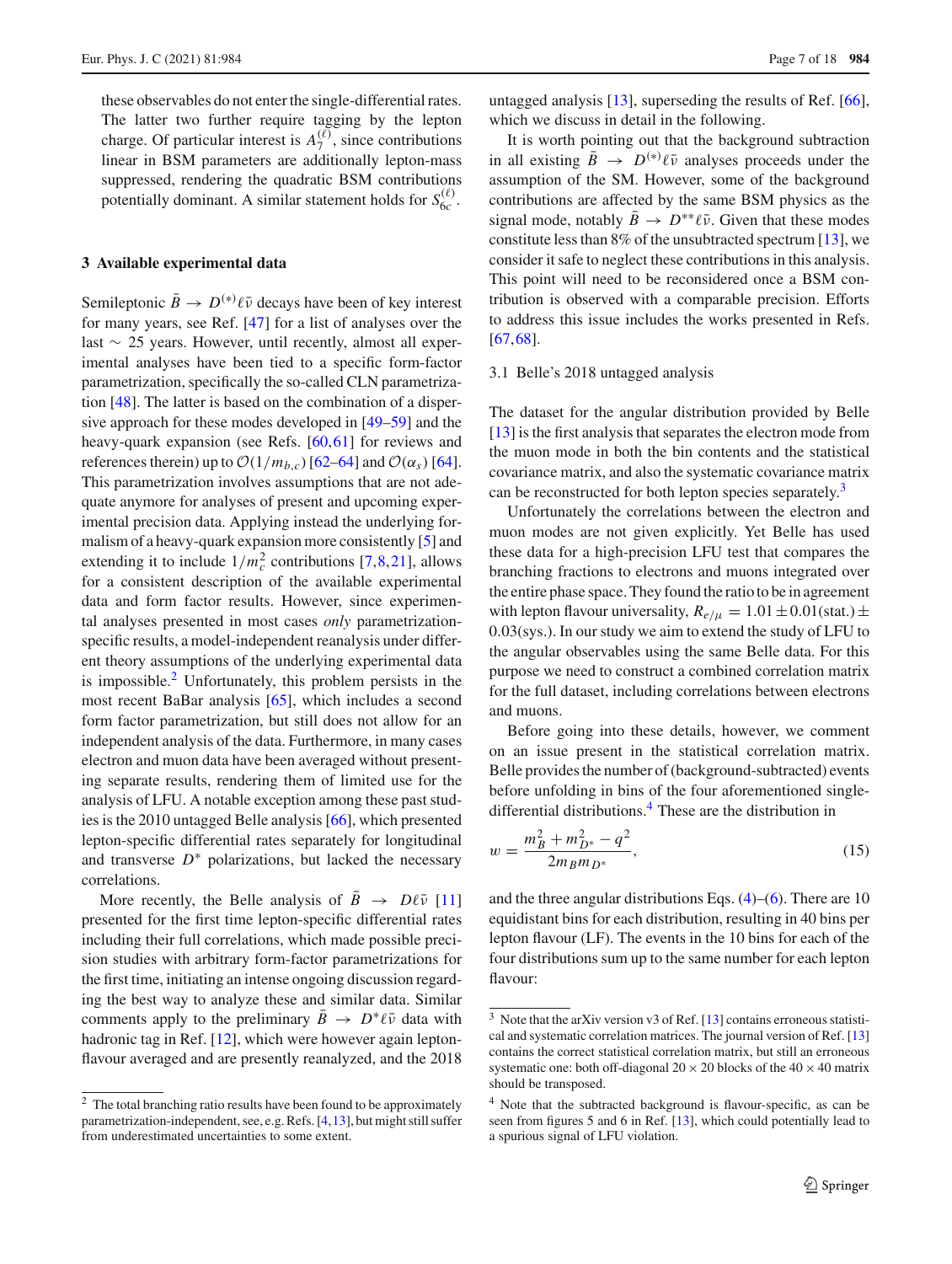$$
\sum_{i=1}^{10} N_{i,\ell}^{\text{obs}} = \sum_{i=11}^{20} N_{i,\ell}^{\text{obs}} = \sum_{i=21}^{30} N_{i,\ell}^{\text{obs}} = \sum_{i=31}^{40} N_{i,\ell}^{\text{obs}} = \begin{cases} 90743.4 & \ell = e \\ 89087.0 & \ell = \mu \end{cases}
$$
 (16)

i.e. the same signal candidates have been histogrammed in four different ways in the four single-differential distributions. These relations imply that for both electrons and muons only 37 of the measured bins are independent, since the content of 3 bins can be calculated as the total yield minus the yields of the other 9 bins of the corresponding distributions. This in turn implies that the corresponding statistical correlation matrices have to be singular; each of the  $40 \times 40$ matrices should exhibit three vanishing eigenvalues. This is, however, not the case: the determinant of both matrices is rather large and all eigenvalues of both statistical correlation matrices are  $O(1)$ . It remains unclear why the statistical correlation matrices do not reflect the linear dependence of the 3 bins, which should by construction be a result of the description of 10 bins per single-differential distribution used by the Belle collaboration. Note that the issue of the linearly dependent bins affects the determination of  $V_{cb}$  from these data<sup>3</sup>: if the sum over each set of 10 bins is identical, no information is added to the determination of the total rate by having the four binnings. However, if the correlations are such that these sums become effectively independent, the total rate is more precisely determined by considering all four binnings than by considering only a single one, leading to an underestimation of the uncertainty of the total rate (and hence  $V_{cb}$ ). The effect is not large with the given data, but it is non-vanishing: the determination of the total rate is a couple of per mil better than from each individual distribution. It is important to note that this small numerical impact is *not* an indication that a correct extraction of the statistical correlation matrices will lead to small corrections in the analysis. Since there is an unknown problem in the extraction of the statistical correlation matrices, there is no way of knowing what the effect of its resolution will be. Given this numerical smallness within our analysis, however, we will work below with  $40 \times 40$  matrices. In LF-specific fits with a  $37 \times 37$  matrix the result varies very slightly, depending on the choice of the three discarded bins, and any specific choice would be arbitrary. We have checked that our numerical results below remain essentially unaffected. The issue with the statistical correlation matrices must be kept in mind when interpreting *any* results obtained from the data from Ref. [\[13](#page-16-3)].

In the remainder of this section, we describe the construction of a combined electron-muon  $80 \times 80$  covariance matrix based on Ref. [\[13](#page-16-3)], with only one mild additional assumption. According to Ref. [\[13\]](#page-16-3), the only source of systematic uncertainties that is different for  $\ell = e$  and  $\ell = \mu$  is the procedure of lepton identification (Lepton ID). Given the statistical independence of electron and muon samples, this implies the following form for the total covariance matrix:

$$
Cov_{80\times80}^{\text{total}} = Cov_{80\times80}^{\text{stat}} + Cov_{80\times80}^{\text{sys}} \tag{17}
$$
\n
$$
= \begin{pmatrix} Cov_{40\times40}^{\text{stat},e} & 0_{40\times40} \\ 0_{40\times40} & Cov_{40\times40}^{\text{stat},\mu} \end{pmatrix} + \begin{pmatrix} Cov_{40\times40}^{\text{sys},\text{uni}} & 0_{\text{sys,kin}} \\ Cov_{40\times40}^{\text{sys},\text{uni}} & Cov_{40\times40}^{\text{sys},\text{uni}} \end{pmatrix} + Cov_{80\times80}^{\text{sys,lep-ID}. \tag{18}
$$

The lepton-ID systematic uncertainties are provided individually for both lepton flavours, but also for the "LF-combined" which enter the systematic correlation matrix given explicitly in the article. We therefore have

$$
Cov_{40\times40}^{sys,uni} = Cov_{40\times40}^{sys,LF-comb} - Cov_{40\times40}^{sys,lep-ID-comb}.
$$
 (19)

Together with the information that the Lepton-ID systematic uncertainties are 100% positively correlated throughout all bins [\[69\]](#page-16-40),  $Cov_{ij}^{sys,lep-ID-comb} = \sigma_i^{lep-ID-comb} \sigma_j^{lep-ID-comb}$ , where  $\sigma_i$  are systematic uncertainties of the *i*th bin taken from tables XI–XIV [\[13\]](#page-16-3), the "LF combination" can thus be undone for the systematic correlations. We compute the LF-specific systematic covariances  $(Cov<sup>sys, \ell</sup>)$  from the "LFcombined" ones  $(Cov<sup>sys, LF-comb</sup>)$  of [\[13](#page-16-3)] consequently as

$$
Cov_{ij}^{sys, \ell} = Cov_{ij}^{sys, LF-comb} - \sigma_i \sigma_j |^{lep\text{-ID-comb}} + \sigma_i \sigma_j |^{lep\text{-ID}, \ell},
$$
  
*i*, *j* = 1, ..., 40. (20)

LF-specific analyses can be performed with these LF-specific  $40\times40$  statistical and systematic correlation matrices at hand. The *only* assumption we make for the construction of the full  $80 \times 80$  covariance matrix is that the lepton-ID uncertainties for electrons and muons are uncorrelated:

$$
Cov_{80\times80}^{sys,lep-ID} = \begin{pmatrix} Cov_{40\times40}^{sys,lep-ID,e} & 0_{40\times40} \\ 0_{40\times40} & Cov_{40\times40}^{sys,lep-ID,\mu} \end{pmatrix}.
$$
 (21)

This is plausible, given they concern different detector parts, but not fully guaranteed [\[70\]](#page-16-41). We consider this assumption to be at a comparable level to the assertion in Ref. [\[13](#page-16-3)] that the lepton ID constitutes the only non-universal contribution to the systematic uncertainty. Note that this is an approximation that might not hold well enough to analyze LFU. In that case the systematic uncertainty given in [\[13](#page-16-3)] for the LFU ratio  $R_{e/\mu}$  would be underestimated, as would be our *e* −

<span id="page-7-0"></span><sup>5</sup> Depending on the source of this problem, it might not affect the determination of *Vcb* directly from the electron and muon event samples in Ref. [\[13\]](#page-16-3).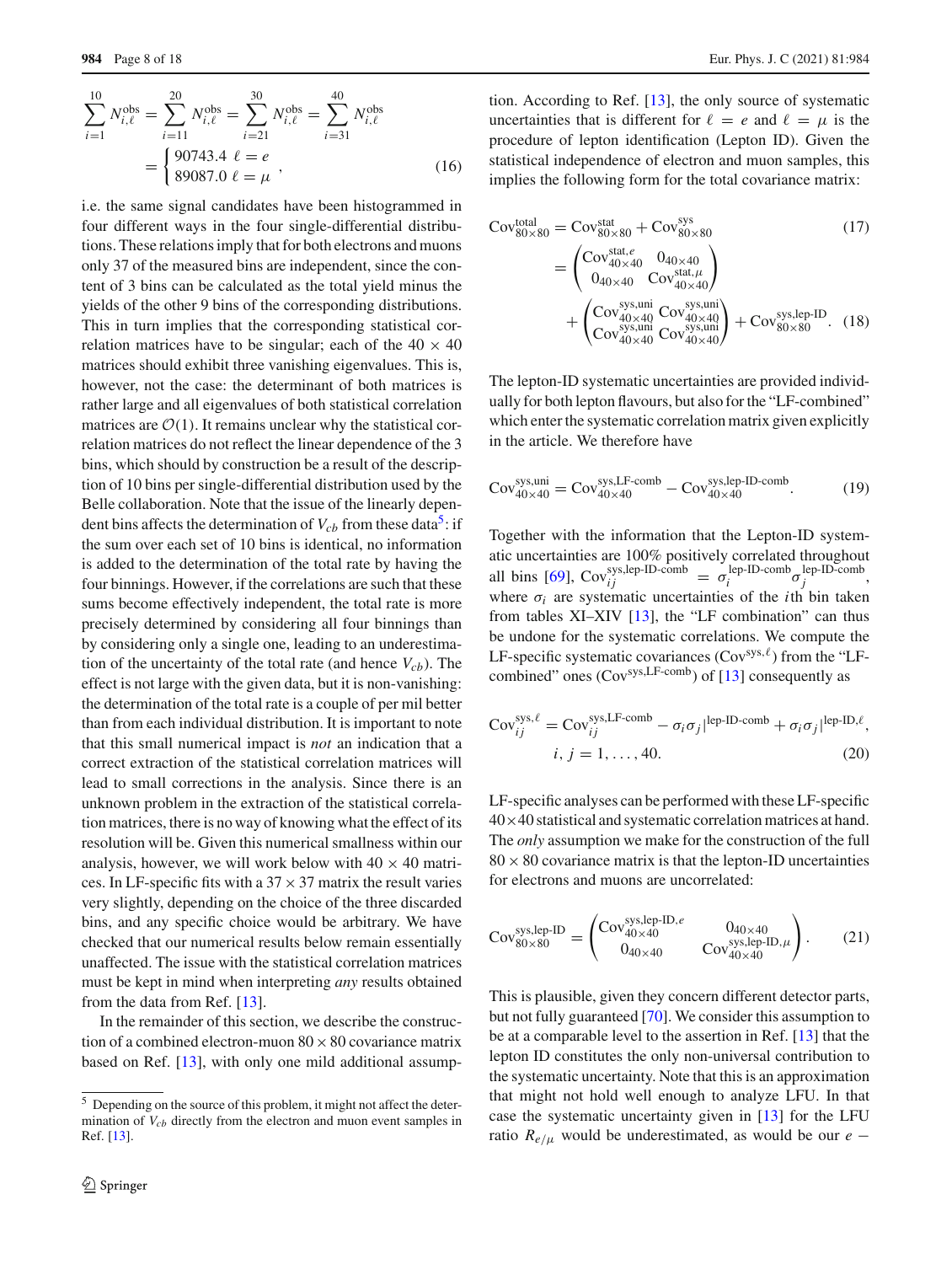$\mu$  covariance.<sup>[6](#page-8-1)</sup> However, we perform below an extremely conservative check that our observation of a tension with the SM does not depend on this assumption.

## <span id="page-8-0"></span>**4** Fits to  $\bar{B} \rightarrow D^*(e, \mu)\bar{\nu}$  data and discussion

We analyze the data from the Belle analysis [\[13](#page-16-3)] in detail. based on the general analysis in Sect. [2](#page-1-0) and the covariance matrix derived in Sect. [3.](#page-6-0)

#### 4.1 Angular analysis and comparison with the SM

In the first step our fit is completely model-independent: we use the observation made in Sect. [2](#page-1-0) that the three singledifferential CP-averaged angular distributions can be fully described by only four angular observables

$$
\langle A_{\text{FB}}^{(\ell)} \rangle, \quad \langle F_L^{(\ell)} \rangle, \quad \langle \widetilde{F}_L^{(\ell)} \rangle, \quad \langle S_3^{(\ell)} \rangle,
$$
 (22)

retaining all information. Further, we parametrize the 10 bins of the w-distribution again in full generality as the total decay rate and nine independent bins of the normalized wdifferential rate:

$$
\widehat{\Gamma}^{(\ell)}, \quad x_i^{(\ell)} \equiv \frac{1}{\widehat{\Gamma}^{(\ell)}} \int_{w_{i-1}}^{w_i} dw \, \frac{d\widehat{\Gamma}^{(\ell)}(w)}{dw},
$$
\n
$$
w_i = 1 + i \frac{(w_{\text{max}} - 1)}{10} \quad (i = 2, \dots 10). \tag{23}
$$

Here  $w_{\text{max}} = 1.5$  to comply with the choice in [\[13](#page-16-3)], which excludes a tiny part of the low- $q^2$  phase space. From this parametrization we calculate the bin contents  $N_{i,\ell}^{\text{obs}}$  by integrating over the relevant angle intervals where necessary, and folding these predictions with the corresponding response matrices and efficiencies provided by the Belle collaboration for each lepton flavour separately, as described in [\[13](#page-16-3)]. We thus arrive at a description of the 40 bins per lepton flavour given in [\[13](#page-16-3)] in terms of only  $10 + 4 = 14$  observables in Eqs. [\(22\)](#page-8-2)–[\(23\)](#page-8-3). We emphasize that our fit parameters appear up to the common normalization factor linearly, assuring a unique minimum and no distortion of their distributions from a multivariate gaussian shape.

The conversion of number of events to decay rate involves the following numerical input:

$$
N_{B\bar{B}} = (772 \pm 11) \cdot 10^6,
$$
  
\n
$$
\mathcal{B}(D^{*+} \to D^0 \pi^+) = (67.7 \pm 0.5) \%,
$$
  
\n
$$
f_{00} = 0.486 \pm 0.006,
$$
  
\n
$$
\mathcal{B}(D^0 \to K^- \pi^+) = (3.950 \pm 0.031) \%,
$$
  
\n
$$
\tau_{B^0} = (1.519 \pm 0.004) \cdot 10^{-12} \text{ s},
$$

with  $N_{B\bar{B}}$  from [\[71\]](#page-16-42),  $f_{00}$  and from the  $B^0$  lifetime from [\[47\]](#page-16-28) (see also the discussion on  $f_{00}$  in [\[72\]](#page-16-43)), and the latest values of the branching fractions from [\[73](#page-16-44)]. Note that the value for  $B(D^0 \rightarrow K^-\pi^+)$  was updated w.r.t the value used in Refs.  $[13,74]$  $[13,74]$  $[13,74]$ , which slightly impacts the determination of  $V_{cb}$ . The corresponding uncertainties cancel in all ratios and hence affect only the total decay rate, for which they are included in the systematic uncertainties provided by the Belle collaboration [\[13](#page-16-3)].

<span id="page-8-2"></span>We further introduce the averages and differences of LFspecific observables

$$
\Sigma X \equiv \frac{X^{(\mu)} + X^{(e)}}{2}, \qquad \Delta X \equiv X^{(\mu)} - X^{(e)}, \qquad (25)
$$

for later convenience in the study of LFU violation where  $X^{(\ell)}$  stands for any of the considered observables.

We perform two types of fits with our approach to test the stability of the results:

- <span id="page-8-3"></span>1. a simple  $\chi^2$  fit,
- 2. a fit using pseudo-Monte Carlo techniques, following the procedure described in Ref. [\[74](#page-16-45)],

both using the full  $80 \times 80$  covariance matrix. In addition, we have applied a correction to the systematic correlations for d'Agostini bias [\[75](#page-16-46)], following the procedure described in Ref. [\[43](#page-16-24)].

We find the results of the two fits to be virtually identical. In Ref. [\[74](#page-16-45)] the authors observe that in their joint fit of *Vcb* and form-factor parameters the two procedures produce markedly different results. They conclude that this difference is due to the large correlations present in the experimental data and that the usage of the pseudo-Monte Carlo technique is mandatory for phenomenological analyses. Our findings are in stark contrast to this conclusion and indicate instead that large correlations alone are not the cause for this difference. Our interpretation is that the observed difference is related to the form-factor parameters entering non-linearly in the fit of Ref. [\[74\]](#page-16-45), while our angular observables and  $x_i^{(\ell)}$ *i* parameters enter bilinearly. It is worth emphasizing in this context that

<span id="page-8-1"></span><sup>&</sup>lt;sup>6</sup> Note that Ref. [\[13](#page-16-3)] provides the LFU ratio  $R_{e/\mu}$  of the branching fractions without further details of the treatment of the associated systematic lepton ID uncertainties.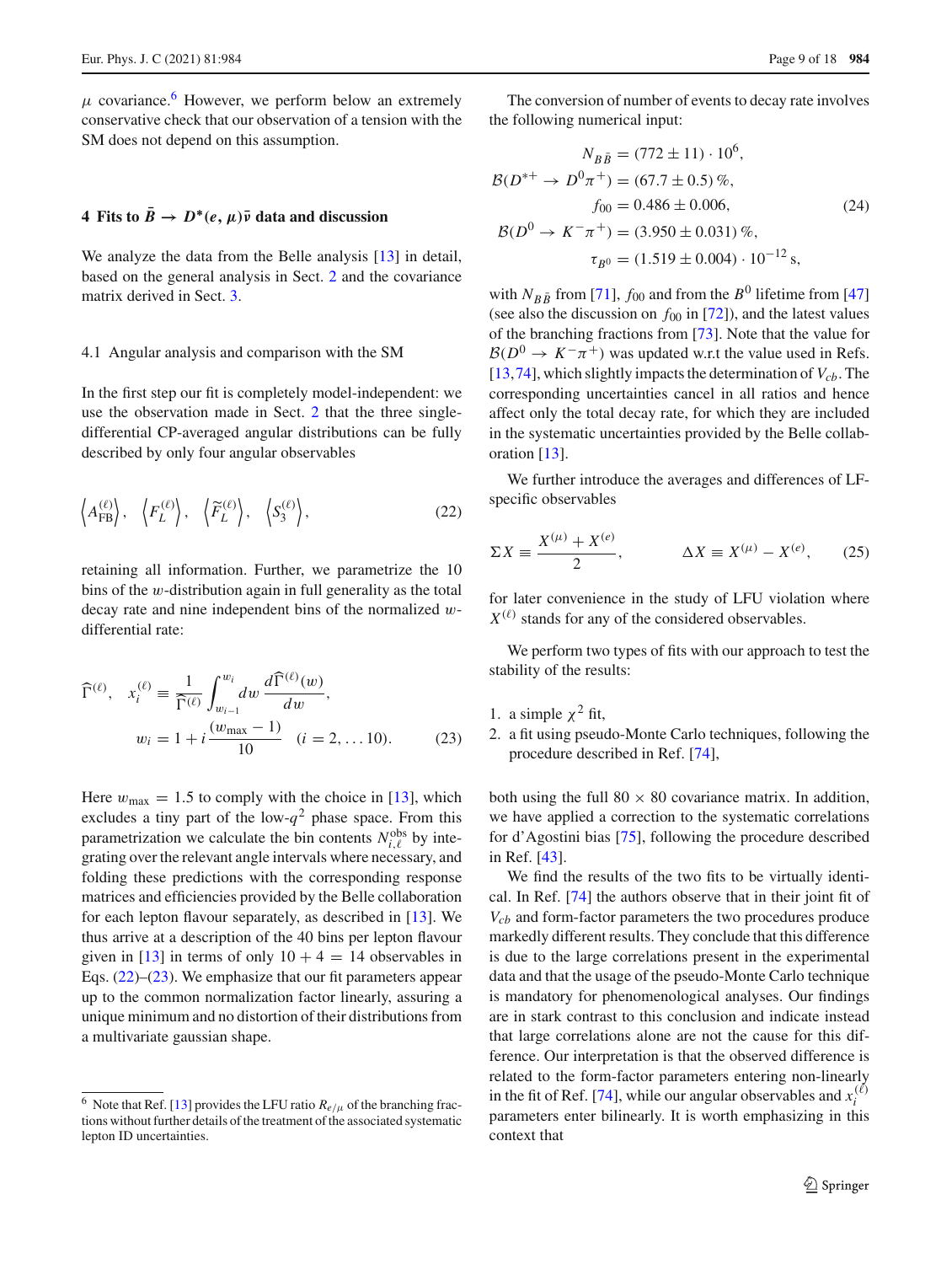| Observable                                      | SΜ                                              | Fit Belle data                                  |                     |                      |
|-------------------------------------------------|-------------------------------------------------|-------------------------------------------------|---------------------|----------------------|
|                                                 | $\ell = e$                                      | $\ell = \mu$                                    | $\ell = e$          | $\ell = \mu$         |
| $10^{14} \cdot \widehat{\Gamma}^{(\ell)}$ [GeV] | $(1.469 \pm 0.079) \cdot 10^3 \cdot  V_{cb} ^2$ | $(1.465 \pm 0.078) \cdot 10^3 \cdot  V_{cb} ^2$ | $2.1840 \pm 0.0682$ | $2.1656 \pm 0.0719$  |
| $x_2^{(\ell)}$                                  | $0.0920 \pm 0.0034$                             | $0.0923 \pm 0.0034$                             | $0.0956 \pm 0.0022$ | $0.0915 \pm 0.0023$  |
| $x_3^{(\ell)}$                                  | $0.1085 \pm 0.0030$                             | $0.1088 \pm 0.0030$                             | $0.1146 \pm 0.0024$ | $0.1120 \pm 0.0025$  |
| $x_4^{(\ell)}$                                  | $0.1161 \pm 0.0020$                             | $0.1164 \pm 0.0020$                             | $0.1184 \pm 0.0027$ | $0.1208 \pm 0.0029$  |
| $x_5^{(\ell)}$                                  | $0.1180 \pm 0.0010$                             | $0.1184 \pm 0.0010$                             | $0.1198 \pm 0.0033$ | $0.1241 \pm 0.0033$  |
| $x_6^{(\ell)}$                                  | $0.1160 \pm 0.0006$                             | $0.1163 \pm 0.0006$                             | $0.1169 \pm 0.0037$ | $0.1134 \pm 0.0037$  |
| $x_7^{(\ell)}$                                  | $0.1108 \pm 0.0015$                             | $0.1110 \pm 0.0015$                             | $0.1079 \pm 0.0040$ | $0.1145 \pm 0.0040$  |
| $x_8^{(\ell)}$                                  | $0.1031 \pm 0.0025$                             | $0.1033 \pm 0.0025$                             | $0.1045 \pm 0.0039$ | $0.0942 \pm 0.0040$  |
| $x_9^{(\ell)}$                                  | $0.0934 \pm 0.0033$                             | $0.0936 \pm 0.0033$                             | $0.0923 \pm 0.0036$ | $0.0923 \pm 0.0037$  |
| $x_{10}^{(\ell)}$                               | $0.0820 \pm 0.0040$                             | $0.0818 \pm 0.0040$                             | $0.0758 \pm 0.0033$ | $0.0777 \pm 0.0034$  |
|                                                 | $0.541 \pm 0.011$                               | $0.542\pm0.012$                                 | $0.5336 \pm 0.0045$ | $0.5271 \pm 0.0046$  |
|                                                 | $0.204 \pm 0.012$                               | $0.198 \pm 0.012$                               | $0.1951 \pm 0.0069$ | $0.2300 \pm 0.0059$  |
|                                                 | $0.541 \pm 0.011$                               | $0.536 \pm 0.011$                               | $0.5491 \pm 0.0102$ | $0.5384 \pm 0.0103$  |
| $-\langle S_3^{(\ell)} \rangle$                 | $0.1350 \pm 0.0036$                             | $0.1344 \pm 0.0036$                             | $0.1325 \pm 0.0076$ | $0.1452 \pm 0.0079$  |
| Observable                                      | SΜ                                              | Fit Belle data                                  |                     |                      |
|                                                 | $\Sigma X$                                      | $\Delta X$                                      | $\Sigma X$          | $\Delta X$           |
| $10^{14} \cdot \widehat{\Gamma}^{(\ell)}$ [GeV] | $(1.467 \pm 0.078) \cdot 10^3 \cdot  V_{cb} ^2$ | $(-3.80 \pm 0.24) \cdot  V_{cb} ^2$             | $2.1748 \pm 0.0647$ | $-0.0184 \pm 0.0539$ |
| $x_2^{(\ell)}$                                  | $0.0922 \pm 0.0034$                             | $(2.272 \pm 0.049) \cdot 10^{-4}$               | $0.0936 \pm 0.0017$ | $-0.0040 \pm 0.0029$ |
| $x_3^{(\ell)}$                                  | $0.1086 \pm 0.0030$                             | $(3.119 \pm 0.056) \cdot 10^{-4}$               | $0.1133 \pm 0.0018$ | $-0.0025 \pm 0.0033$ |
| $x_4^{(\ell)}$                                  | $0.1162 \pm 0.0020$                             | $(3.211 \pm 0.087)\cdot 10^{-4}$                | $0.1196 \pm 0.0021$ | $+0.0024 \pm 0.0038$ |
| $x_5^{(\ell)}$                                  | $0.1182 \pm 0.0010$                             | $(3.10 \pm 0.13) \cdot 10^{-4}$                 | $0.1220 \pm 0.0024$ | $+0.0043 \pm 0.0046$ |
| $x_6^{(\ell)}$                                  | $0.1161 \pm 0.0006$                             | $(2.84 \pm 0.17) \cdot 10^{-4}$                 | $0.1151 \pm 0.0027$ | $-0.0035 \pm 0.0052$ |
| $x_7^{(\ell)}$                                  | $0.1109 \pm 0.0015$                             | $(2.47 \pm 0.21) \cdot 10^{-4}$                 | $0.1112 \pm 0.0029$ | $+0.0066 \pm 0.0056$ |
| $x_8^{(\ell)}$                                  | $0.1032 \pm 0.0025$                             | $(1.99 \pm 0.24) \cdot 10^{-4}$                 | $0.0993 \pm 0.0029$ | $-0.0103 \pm 0.0054$ |
| $x_9^{(\ell)}$                                  | $0.0935 \pm 0.0033$                             | $(1.37 \pm 0.27) \cdot 10^{-4}$                 | $0.0923 \pm 0.0026$ | $-0.0000 \pm 0.0052$ |
| $x_{10}^{(\ell)}$                               | $0.0819 \pm 0.0040$                             | $(2.21 \pm 0.15) \cdot 10^{-4}$                 | $0.0768 \pm 0.0025$ | $+0.0019 \pm 0.0044$ |
|                                                 | $0.541 \pm 0.011$                               | $(5.43 \pm 0.36) \cdot 10^{-4}$                 | $0.5303 \pm 0.0035$ | $-0.0065 \pm 0.0059$ |
|                                                 | $0.201 \pm 0.012$                               | $(-5.33 \pm 0.24) \cdot 10^{-3}$                | $0.2125 \pm 0.0047$ | $+0.0349 \pm 0.0089$ |
| $\big\langle \vec{F}^{(\ell)}_L$                | $0.539 \pm 0.011$                               | $(-5.20 \pm 0.30) \cdot 10^{-3}$                | $0.5437 \pm 0.0074$ | $-0.0107 \pm 0.0142$ |
| $-\left\langle S_{3}^{(\ell)}\right\rangle$     | $0.1347 \pm 0.0036$                             | $(5.81 \pm 0.22) \cdot 10^{-4}$                 | $0.1388 \pm 0.0055$ | $+0.0127 \pm 0.0109$ |

<span id="page-9-0"></span>**Table 3** The SM predictions of observables for  $\ell = e$  and  $\ell = \mu$ , using the form-factor results [\[7\]](#page-16-7), together with their values obtained from our fit to the Belle data [\[13\]](#page-16-3). For the prediction of the total rate, we leave the value of  $|V_{cb}|$  unspecified

- our fit results are extremely well described by Gaussian distributions; and that
- the correlations between our fit parameters are much smaller than the ones present in the  $80 \times 80$  matrix describing the bin contents.

As a consequence, we do not distinguish between the results from the two fit procedures in the following.

The fit results for our parameters as defined in Eqs. [\(22\)](#page-8-2)– [\(23\)](#page-8-3) are listed in Table [3](#page-9-0) and shown in Fig. [1.](#page-10-0) At the best-fit point we find  $\chi^2 = 48.9$  for  $80 - 2 \times 14 = 52$  degrees of freedom (dof), indicating a good fit.<sup>7</sup> This suggests that

<span id="page-9-1"></span> $\frac{7}{7}$  The dof would be 46 when considering that 3 bins should be linearly dependent among the 40 bins per lepton flavour, still indicating a good fit.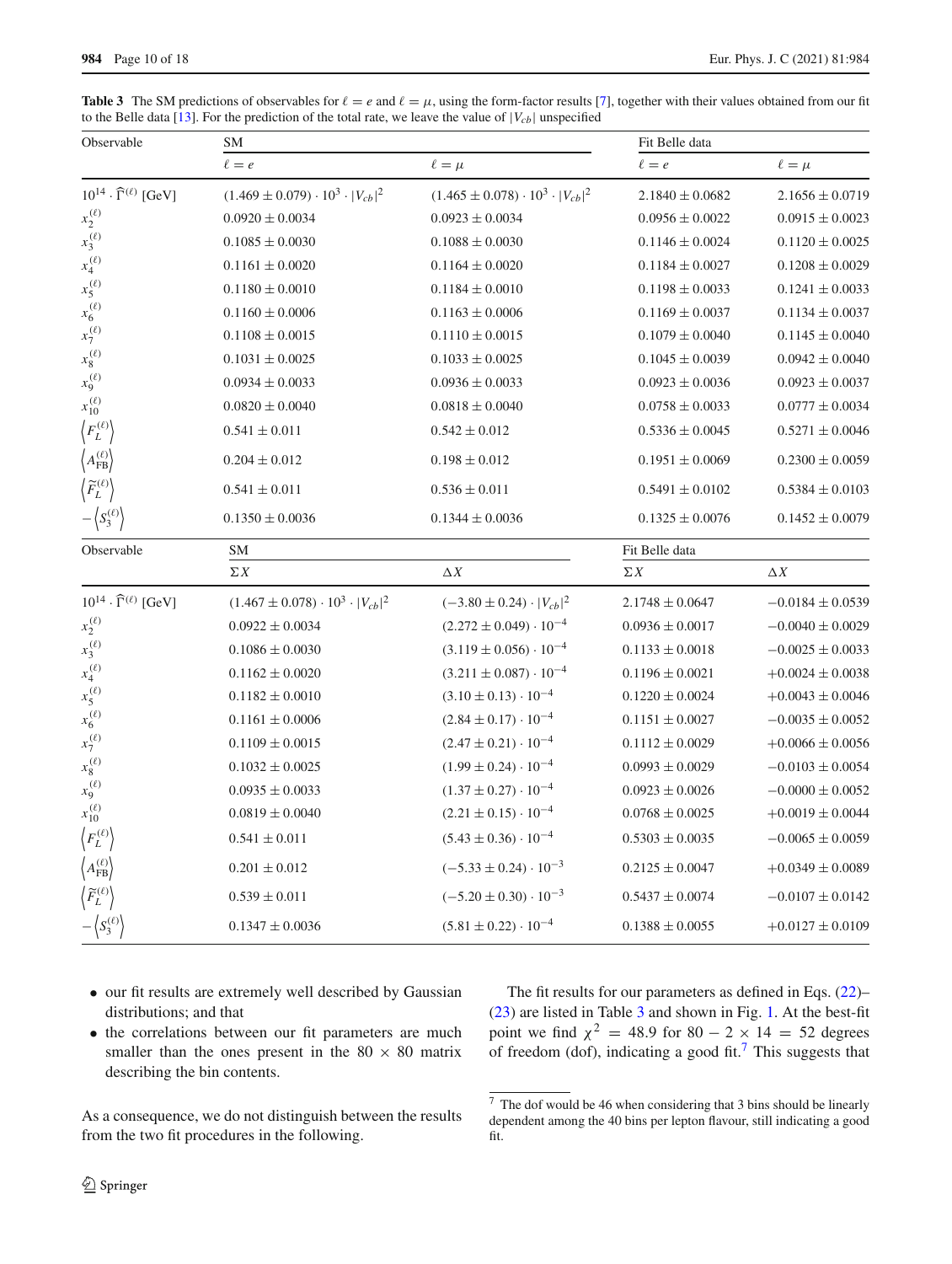

<span id="page-10-0"></span>**Fig. 1** The measured  $x_i^{(\ell)}$  from Belle versus the SM predictions for  $\ell = e$  [left],  $\ell = \mu$  [middle] and the lepton-flavour averaged  $\Sigma x_i$  [right], and also shown the differences  $\Delta x_i$  [lower]. The numbers are collected in Table [3](#page-9-0)

the assumption of a pure *P*-wave  $D\pi$  final state is well justified.

In both Table [3](#page-9-0) and Fig. [1](#page-10-0) we juxtapose the fit results with their corresponding SM predictions. The latter depend on the  $B \rightarrow D^*$  form factors. Here, we use the form-factor determinations from Refs. [\[7,](#page-16-7)[8\]](#page-16-8). All SM predictions are obtained using the EOS software [\[76](#page-16-47)]. The EOS code for the computation of  $B \to D^* \ell \bar{\nu}$  observables has been independently checked. We also predict the ratio  $R_{e/\mu}$  in the SM and obtain:

$$
R_{e/\mu} = 1.0026 \pm 0.0001,\tag{26}
$$

which does *not* include possible structure-dependent QED corrections.

We emphasize that the predictions [\[7](#page-16-7)[,8](#page-16-8)] of the  $\overline{B} \rightarrow D^*$ form factors are conservative in that the corresponding uncertainties include higher-order contributions in the heavy-quark expansion. They rely only on theory input from various sources, i.e. no experimental input has been used for their determination. Note that  $|V_{cb}|$  cancels in the predictions for the normalized bins  $x_i^{(\ell)}$  as well as in the angular observables; only the total decay rate is proportional to  $|V_{cb}|^2$ . Moreover, theoretical uncertainties of the normalization of the leading hadronic  $B \to D^*$  form factor cancel in the normalized observables. However, we do not include structuredependent electromagnetic corrections to the angular distribution. Given the expected precision of the experimental data and the impact of muon-mass effects as discussed in this work, we expect that including these effects will become mandatory soon.

Before comparing to our numerical SM predictions, we test the qualitative expectation of approximate leptonflavour-universality, i.e.  $\Delta X = 0$ , which does not require a specific form-factor parametrization. We find that most quantities are well compatible with lepton-flavour universality, with the exception of  $\left\langle A_{FB}^{(\ell)} \right\rangle$ , which shows a deviation from exact universality at the  $3.9\sigma$  level, to be discussed below. This strong violation is not readily observable in the 80 bins provided by the Belle collaboration, but becomes visible once interpreted in terms of angular observables of the underlying angular distributions, see Fig. [1.](#page-10-0) The violation is further hidden by the fact that the lepton-flavour averaged data are compatible with the SM expectation.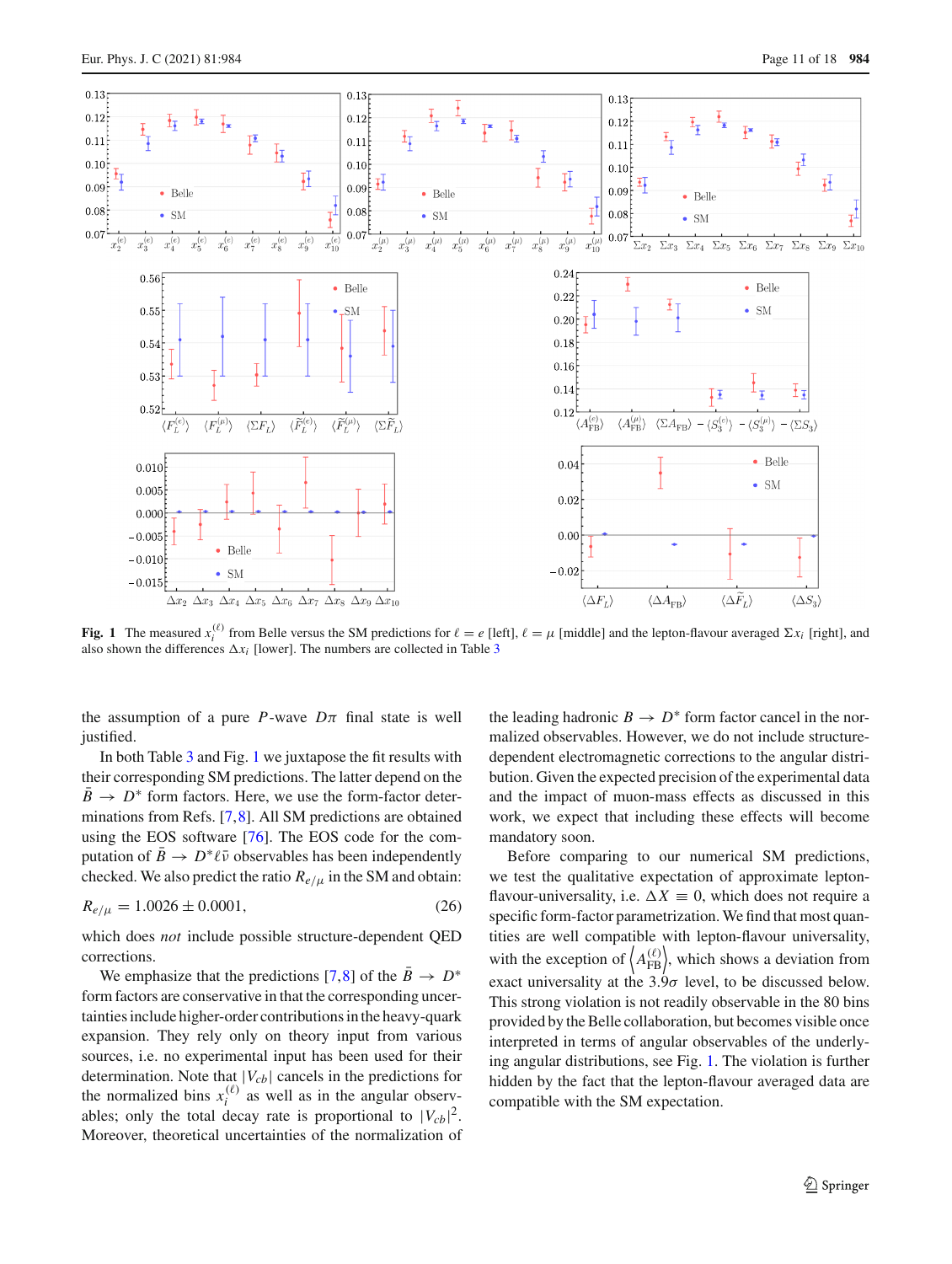In the comparison of our SM predictions with the fit results we find:

- 1. As expected, the precision for most normalized quantities is better than that for the total rate, typically at the level of a few percent. This is true for both the SM predictions and the fit results.
- 2. Overall we find very good agreement of the fit results with our SM predictions, as can be seen in Fig. [1,](#page-10-0) especially when considering the individual lepton species. There are a few smaller differences of roughly  $1\sigma$ , only  $\langle A_{\text{FB}}^{(\mu)} \rangle$ shows a tension above the  $2\sigma$  level.
- 3. The differences of the lepton-flavour-specific observables,  $\Delta X$ , are predicted with very small absolute uncertainties due to the muon-mass suppression. Their predictions have similar relative uncertainties as the ones for the angular observables themselves. Their absolute values are also very small, with  $\Delta X/\Sigma X = \mathcal{O}(\theta/00})$  in most cases. This can be readily understood, since these observables receive only corrections of  $\mathcal{O}(m_\mu^2)$  in the SM. The only sizable central values are those of  $\Delta A_{\text{FB}}$  and  $\Delta F_L$ , which are slightly enhanced by numerical factors. Most importantly, we find that the latter shifts are still small, but already comparable to the corresponding experimental uncertainties, see Table [3.](#page-9-0) This implies that the muon mass cannot be neglected anymore in precision analyses.
- 4. The pattern of the shifts in  $\Delta x_i$  is surprising at first sight, since  $|\Delta x_i|/\Sigma x_i$  is almost constant over the whole range of w (or  $q^2$ ), while we argued that the effect scales like  $(m_\mu/\sqrt{q^2})^2$ . This can be understood from the normalization to the total rate. The shifts in  $\Delta(\Delta\Gamma_i)/\Sigma(\Delta\Gamma_i)$  scale as expected, from significantly less than  $1\%$  at  $w \sim 1$ (high  $q^2$ ) to  $-5^0/_{00}$  in the bin with maximal w (lowest  $q^2$ ). The shift in the total rate is about  $-3^0/00$ , so normalizing yields shifts in  $\Delta x_i / \Sigma x_i$  to the range  $[-3\%_{00}, 3\%_{00}]$ .
- 5. For LFU observables we still find mostly excellent agreement between experiment and our SM predictions. However, the aforementioned difference between the measurements of  $A_{FB}^{(\mu)}$  and  $A_{FB}^{(e)}$  becomes more significant, given the smaller absolute uncertainty in  $\Delta A_{\text{FB}}$  and the fact that the relatively large SM prediction carries the opposite sign from the one determined in the fit. This quantity differs therefore by approximately  $4\sigma$  from its SM prediction. In Fig. [2](#page-12-0) we show the pair-wise 2-dimensional best-fit regions of  $\Delta A_{FB}$  with  $\Delta F_L$ ,  $\Delta F_L$ ,  $\Delta S_3$ , and  $\Sigma A_{FB}$ . The discrepancy with the predictions reaches the  $4\sigma$  level, compatible with similar levels seen for the 1-dimensional discrepancy for  $\Delta A_{\text{FB}}$  in Table [3.](#page-9-0)

These observations mildly depend on the covariance matrix used in the fit. As stated above, we consider our construction of the  $80 \times 80$  covariance matrix reliable to the extent that the data in Ref. [\[13](#page-16-3)] are correct. To make absolutely sure that our assumption regarding the  $e - \mu$  correlations is not the reason for the observed discrepancy, we adopt the following alternative procedure: We determine the  $A_{\text{FB}}^{(e)}$  and  $A_{\text{FB}}^{(\mu)}$  with separate statistical and systematic uncertainties in two separate fits to the lepton-specific data, using the corresponding  $40 \times 40$  covariance matrices for which we do not have to rely on our assumption. We then *minimize* the discrepancy with respect to our (strongly correlated) SM predictions by assuming a diagonal  $2 \times 2$  statistical correlation matrix for  $A_{\text{FB}}^{(e)}$  and  $A_{\text{FB}}^{(\mu)}$ , but allowing for an arbitrary correlation  $\rho \in [-1, 1]$  between the systematic uncertainties.

We find that the minimal tension with respect to the SM for the combined  $A_{\text{FB}}^{(e)}$ ,  $A_{\text{FB}}^{(\mu)}$  occurs for maximal anti-correlation  $(\rho = -1)$ , which is not a realistic value. The correlation determined in the fit to the  $80 \times 80$  covariance matrix is actually very small. Adopting nevertheless this most conservative choice of  $\rho = -1$  still leads to a tension of 3.6 $\sigma$ . We emphasize again that this result is not changed by employing the pseudo-Monte Carlo approach with Cholesky decomposition for the fit as done in [\[74](#page-16-45)], nor by the d'Agostini effect (the plots shown in Fig. [1](#page-10-0) include the corresponding shifts). Therefore, even adopting this maximally conservative procedure, our results amount to evidence for μ-*e*-nonuniversality beyond the SM in charged-current  $b \rightarrow c \ell v$ transitions. However, our finding hinges on the approximate validity of the data and specifically the correlation matrices given in Ref. [\[13](#page-16-3)].

We also perform a full SM fit to the  $2 \times 14$  observables in Table [3,](#page-9-0) including their correlations given in ancillary files attached to the arXiv preprint of this article. Starting from a fit of form-factor parameters from theory input, only [\[7](#page-16-7)[,8](#page-16-8)], the inclusion of the experimental information on these 28 observables increases the minimal  $\chi^2$  by 68.5, while only  $|V_{cb}|$  is introduced as an additional parameter in the fit. This does indicate a bad fit, with a *p* value of  $2 \times 10^{-5}$ , or a tension at the 4.3 $\sigma$  level. The discrepancy remains driven by a  $\sim 4\sigma$ tension in  $\langle A_{FB}^{(\mu)} \rangle$  and a  $\sim 2\sigma$  tension in  $\langle A_{FB}^{(e)} \rangle$ . The experimental and theoretical correlations with other observables play a minor role, see also Fig. [2.](#page-12-0) We note in passing that S-P wave interference cannot affect the numerator of  $A_{FB}$ , and can only decrease the magnitude of  $A_{FB}$  by a coherent contribution to the denominator [\[77](#page-17-0)].

We refrain from providing the value of  $|V_{cb}|$  from either lepton mode, which would be compatible with the values obtained from the lepton-flavour average in Refs. [\[13,](#page-16-3)[74\]](#page-16-45) and continue to exhibit a substantial tension with respect to the inclusive determination  $|V_{cb}|_{B\to X_c} = (42.00 \pm 0.64)$ .  $10^{-3}$  [\[78\]](#page-17-1). Given the incompatibility of the data with the SM prediction, we consider it misleading to use it to extract  $|V_{cb}|$ .

To summarize, we find in our fits a discrepancy between data and the SM of  $\sim 4\sigma$ . This result is stable with respect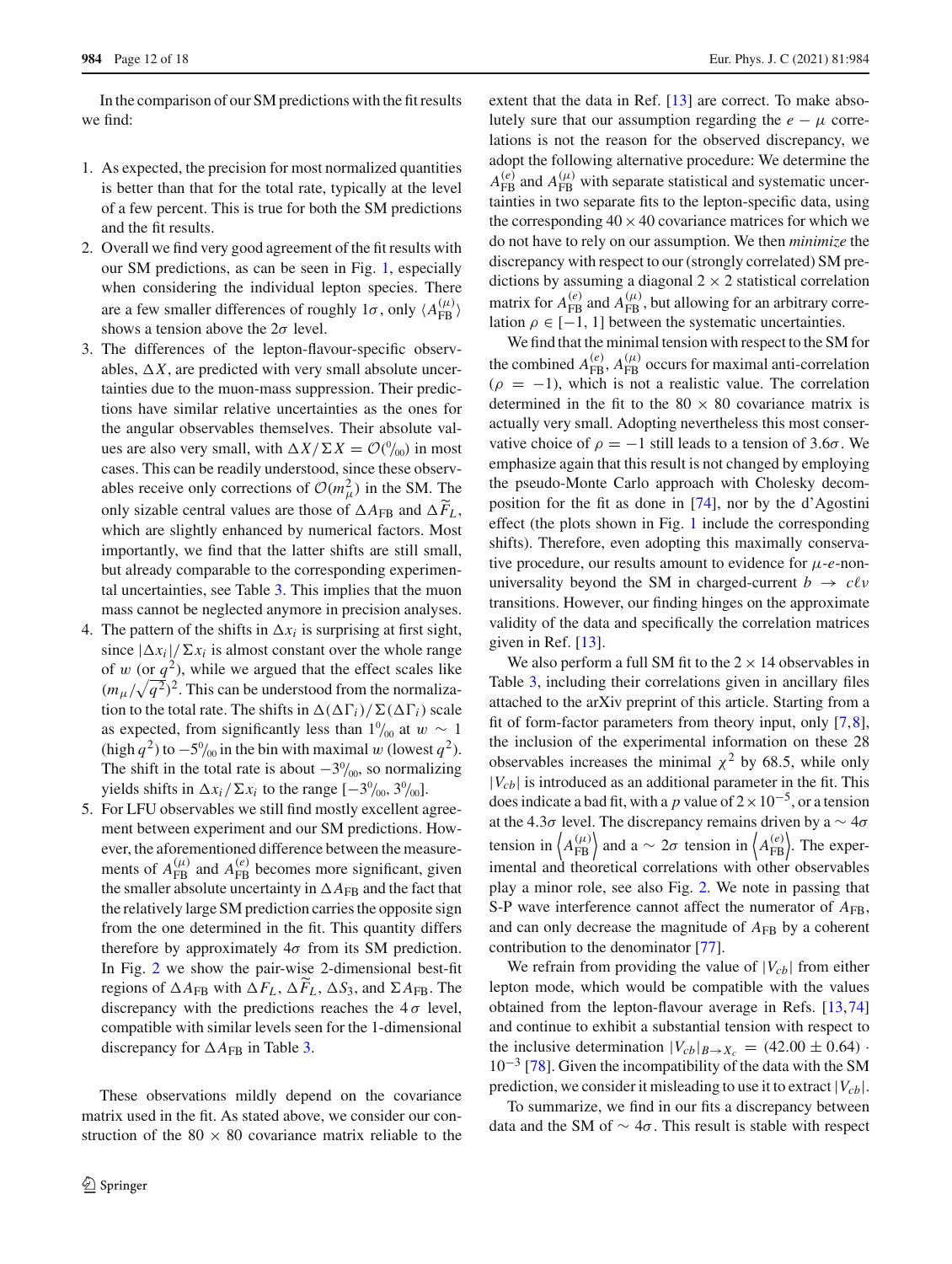

<span id="page-12-0"></span>Fig. 2 Fit to the Belle data in the planes of  $\Delta A_{FB} = A_{FB}^{(\mu)} - A_{FB}^{(e)}$  vs.  $\Delta F_L = F_L^{(\mu)} - F_L^{(e)}$  (top left),  $\Delta A_{FB}$  vs.  $\Delta \widetilde{F}_L = \widetilde{F}_L^{(\mu)} - \widetilde{F}_L^{(e)}$  (top right),  $\Delta A_{FB}$  vs.  $\Delta S_3 = S_3^{(\mu)} - S_3^{(e)}$  (bottom left), and  $\Delta A_{FB}$  vs.  $\Sigma A_{FB} = (A_{FB}^{(\mu)} + A_{FB}^{(e)})/2$  (bottom right). Contours correspond to 68%, 95% 99.7%, and 99.99% probability, respectively. The ragged outermost contours are artefacts due to lack of samples so far in the periphery of the best-fit point. The SM predictions based on the form factors obtained in Refs. [\[7,](#page-16-7)[8\]](#page-16-8) are shown as blue crosses. The SM uncertainties are found to be much smaller than 10−<sup>2</sup> and hence negligible, with the exception of the last panel. The uncertainty in the *A*FB–*A*FB plane is shown as a (highly degenerate) ellipse at the 68% probability level

to the treatment of the d'Agostini bias, the type of fit we are performing ( $\chi^2$  fit vs. pseudo-Monte Carlo techniques), and importantly also the precise treatment of the correlations of the systematic uncertainties between electrons and muons. We reiterate, however, the concerns discussed in Sect. [3.1:](#page-6-4) the statistical correlation matrices given in  $[13]$  $[13]$  do not seem to be correct, since they are not singular as they should be, given the performed redistribution of events to obtain the different single-differential rates. Bearing this caveat in mind, we still investigate in the following the possibility that the observed discrepancy is an effect of BSM physics.

## 4.2 Possible BSM interpretation

We consider the possibility that the observed discrepancy is due to BSM physics. To that aim, we investigate the Lagrangian Eq. [\(7\)](#page-2-5) in the limit of lepton-flavour conservation  $\ell = \ell'$ . From our general analysis in Sect. [2](#page-1-0) we have seen that  $\left\langle A_{FB}^{(\ell)} \right\rangle$  is special in that it is determined to  $\mathcal{O}(m_{\mu})$  only by interference contributions  $\sim \text{Re}(C_i^{\ell} C_j^{\ell*})$ , and is the only observable in the single-differential distributions to which interference terms contribute in the massless limit. Given the size of the observed effect,  $\Delta A_{FB}/\Sigma A_{FB} \sim \mathcal{O}(10\%)$ , a muon-mass suppressed contribution does not seem likely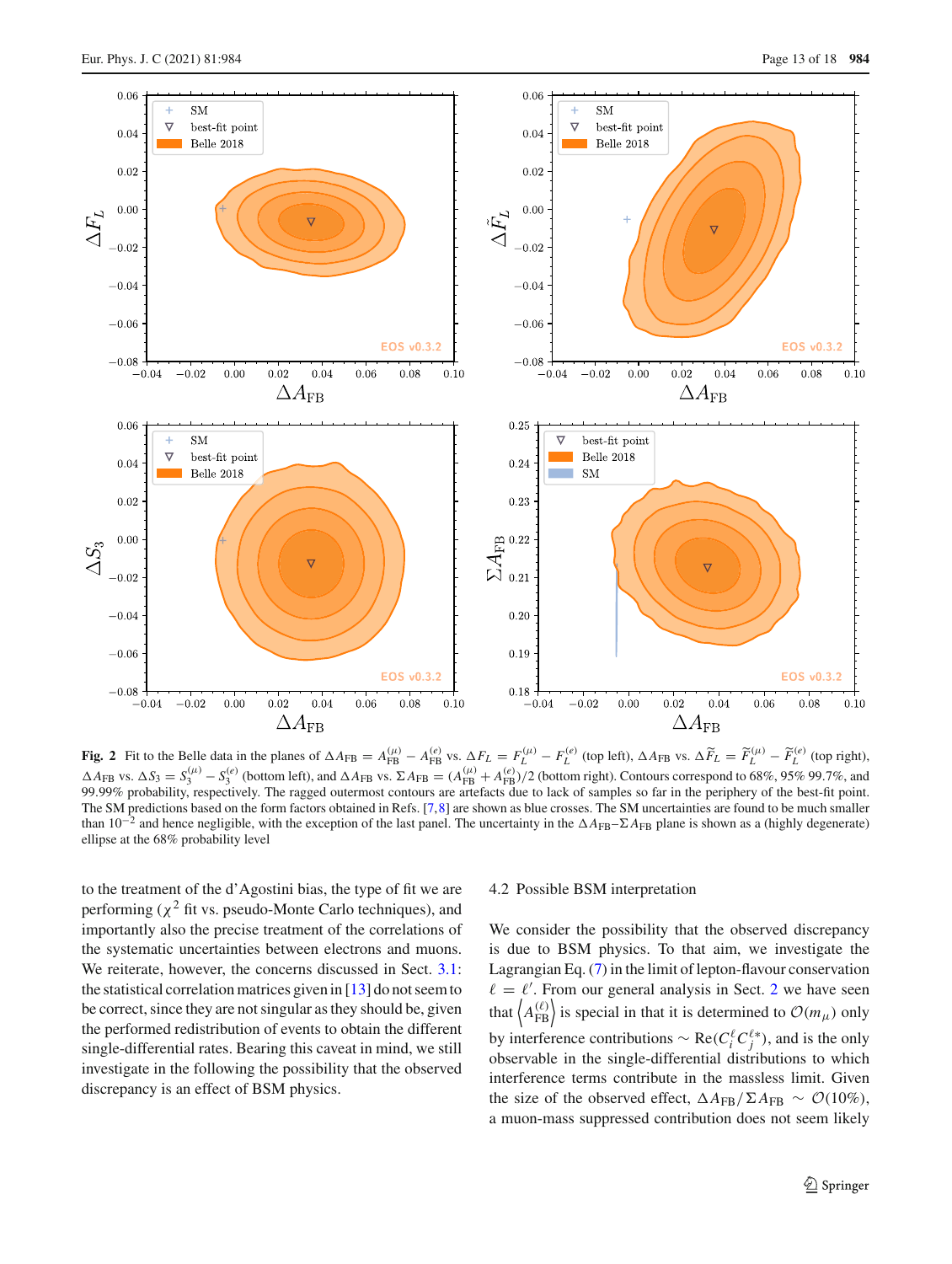as its source. This suggests that in order to accommodate  $\Delta A_{\text{FB}}$ , the first options to consider are BSM contributions to right-handed vector operators, to both pseudoscalar and tensor operators, or to left-handed vector operators. Notably, the first two options correspond to second-order BSM contributions: for the interference between pseudoscalar and tensor operators this is obvious. For the right-handed vector operator the interference term  $\text{Re}(C_V^{\ell} C_A^{\ell*}) = |C_{V_R}^{\ell}|^2 - |C_{V_L}^{\ell}|^2$ is manifestly second order in the  $C_{V_R}^{\ell}$ . For the BSM contributions to the left-handed vector operator only, the discussion is more involved. The interference terms  $\text{Re}(C_V^{\ell} C_A^{\ell*}) =$  $|C_{V_R}^{\ell}|^2 - |C_{V_L}^{\ell}|^2$  contain in principle a linear contribution in  $|C_{V_L}^{\ell}|^2 = |1 + \Delta C_{V_L}^{\ell, \text{BSM}}|^2$ , wherein the 1 stands for the SM contribution. However, if  $C_{V_L}^{\ell}$  were the only BSM contribution it would cancel in all normalized observables. This is not true for the contribution from right-handed vector operators, the real parts of which, however, enter linearly in  $|C_{A,V}^{\ell}|^2$ . Given the compatibility of all other observables with the SM, this scenario would therefore require the main contribution to either have a sizable imaginary part, or specific cancellations with other BSM contributions, in order not to upset this agreement.

Taking here the Belle data at face value, we perform fits analogous to the one described above for the SM, i.e., varying the full set of form factor parameters, in this case together with different sets of BSM contributions. Note that we keep our description qualitative, since numerical statements are likely to be upset by an eventual correction of the Belle dataset [\[13](#page-16-3)]. For the same reason we do not perform a combined fit with other  $b \to c\ell\bar{\nu}$  modes, which would of course be required to confirm the viability of potential BSM scenarios that resolve the tension in this dataset.

We find that either contributions from right-handed vector operators, or from both pseudoscalar and tensor operators are necessary to accommodate the observed  $\Delta A_{\text{FB}}$ , confirming our previous considerations. In order to describe the dataset well with real BSM Wilson coefficients, only, LFUV contributions to both the right- *and* left-handed vector operators are required.

The three minimal BSM scenarios that fit the present Belle  $B \to D^* \ell \bar{\nu}$  data [\[13\]](#page-16-3) can be summarized as follows:

- 1.  $C_{V_R}^{\ell} \neq 0$ : This scenario does require a sizable imaginary part (as anticipated above) and LFU violation. The latter fact is interesting, since it might point to BSM physics beyond SMEFT [\[44\]](#page-16-25). The imaginary part of  $C_{V_R}^{\ell}$  implies that  $A_8^{(\ell)}$  $\binom{\ell}{8}$  and  $\left\langle A_9^{(\ell)} \right\rangle$  $\binom{\ell}{9}$  are sizable. We strongly encourage an experimental measurement of these observables.
- 2.  $C_{V_R}^{\ell} \neq 0$  and  $C_{V_L}^{\ell} \neq 1$ : This scenario can obviously describe the data well, given that in principle already  $C_{V_R}^{\ell} \neq 0$  suffices. However, to our surprise it is also com-

patible with an LFU BSM contribution to  $C_{V_R}^{\ell}$ , which is required in a SMEFT scenario. Enforcing this flavouruniversal  $C_{V_R}^{\ell}$ , i.e.,  $C_{V_R}^e = C_{V_R}^{\mu}$ , results in significantly different absolute values and a sizable phase difference between  $C_{V_L}^e$  and  $C_{V_L}^{\mu}$ . Sizable  $\left\langle A_{8,9}^{(\ell)} \right\rangle$  $\binom{\ell}{8,9}$  are also likely in this case, although not strictly necessary. It is possible to have all BSM coefficients real, and hence  $\langle A_8^{(\ell)} \rangle$  $\binom{\ell}{8,9} = 0,$ but only with a phase between the left-handed coefficients  $\phi_L = \pi$ . This corresponds to a BSM contribution of about twice the SM one and is therefore highly fine-tuned.

3.  $C_P^{\ell} \neq 0$  and  $C_T^{\ell} \neq 0$ : Also this scenario provides a good fit to the data, both for complex and real-valued Wilson coefficients. The fact that both  $C_T^{\ell}$  and  $C_P^{\ell}$  are required means that this scenario can be tested by measuring  $S_{6c}^{(\ell)}$ 6*c* and  $A_7^{(\ell)}$  $\binom{\ell}{7}$ , at least one of which is expected to show significant differences relative to their SM predictions, which are small for  $S_{6c}^{(\ell)}$  $\begin{pmatrix} \ell \\ 6c \end{pmatrix}$  and zero for  $\left\langle A_7^{(\ell)} \right\rangle$  $\begin{pmatrix} \ell \\ 7 \end{pmatrix}$ .

While we do not attempt to include additional datasets as explained above and therefore cannot quantitatively test specific BSM scenarios, we still observe a few general features of a possible BSM explanation in the context of the *B* anomalies, especially in  $b \to c\tau\bar{\nu}$  transitions:

- 1. While moderate shifts in one or several Wilson coefficients are required to fit the present Belle data [\[13](#page-16-3)], the total rates are not strongly affected. Hence it is not possible to explain the discrepancy in  $R(D^*)$  with these shifts, i.e. additional new contributions in  $b \to c\tau\bar{\nu}$  coefficients are required to explain the deviations of LFU ratios involving  $\ell = \tau$  from SM predictions.
- 2. If the observations made here based on the Belle data persist after future updates or corrections, they would have strong implications for scenarios addressing the *B* anomalies: Scenarios that only shift  $C_{V_L}^{\ell}$  would be ruled out, which are currently favoured as simultaneous explanations of the  $b \to c\tau\bar{\nu}$  and  $b \to s\ell^+\ell^-$  anomalies.
- 3. Based on the picture provided by the observables, one would naively expect a hierarchy  $\Delta_{\mu} > \Delta_{e}$ . In light of the more substantial deviations in  $b \to c\tau \bar{\nu}$ , this could be extended to  $\Delta_{\tau} > \Delta_{\mu}$ , which is quite natural in scenarios addressing both *B* anomalies. However, we find that  $\Delta_{\mu} > \Delta_{e}$  is far from being established in our fits at the level of the Wilson coefficients.

There will therefore be far-reaching consequences for the field of particle physics, should this discrepancy be confirmed.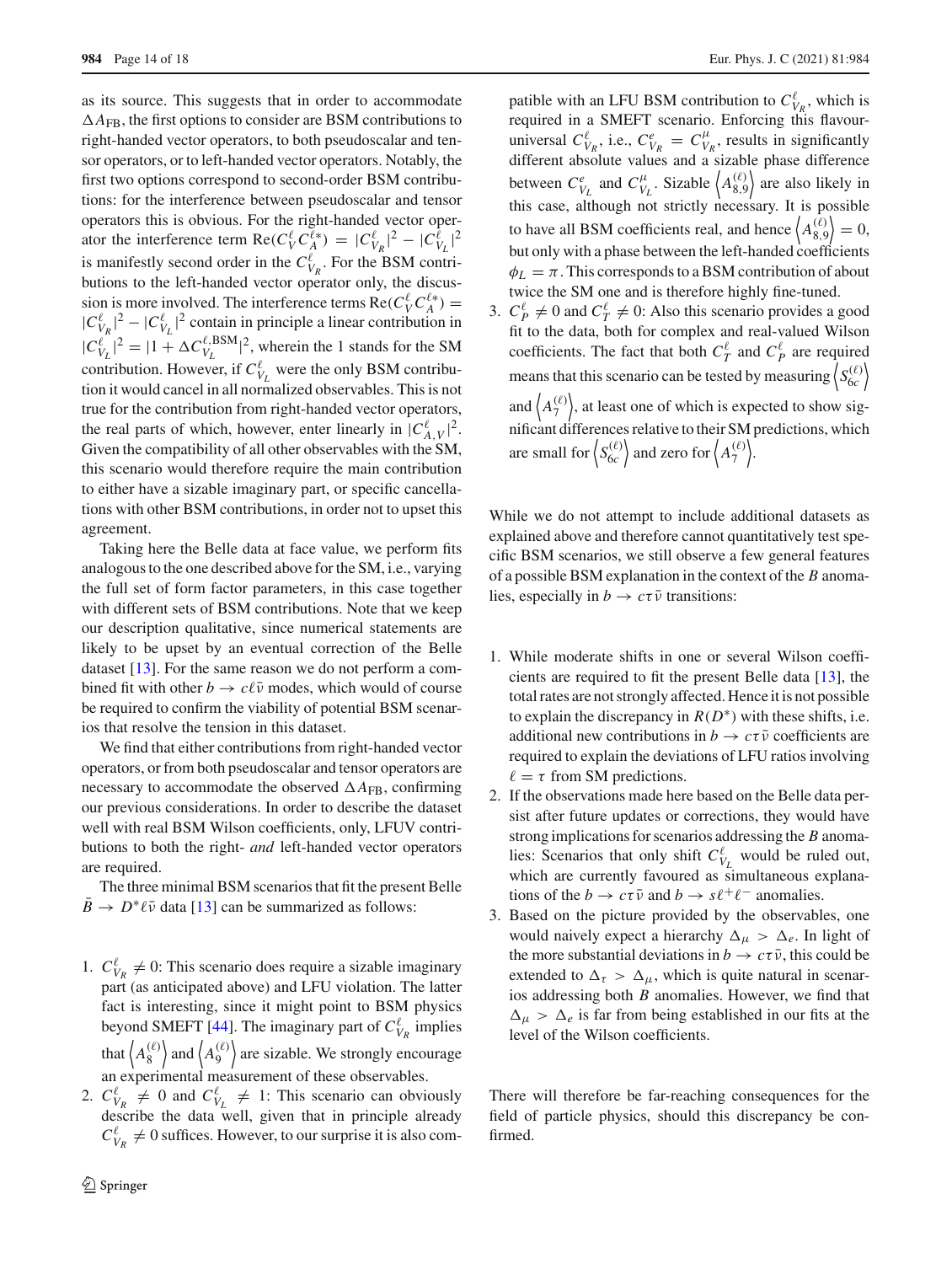## <span id="page-14-0"></span>**5 Conclusions**

In this article we pave the way for precision analyses of  $b \to c \ell \bar{\nu}$  processes beyond the assumption of *e* −  $\mu$  universality. This endeavour is important for the determination of *Vcb* in the Standard Model, a complete understanding of the weak effective theory (WET) beyond the SM (BSM), and also to gain new insights into the persistent  $b \to c\tau \bar{\nu}$  anomaly. We focus on the angular distribution in  $B \to D^* \ell \bar{\nu}$  with light leptons  $\ell = e$ ,  $\mu$  and highlight strategies for improved experimental analyses.

We discuss the complete set of CP-even and CP-odd angular observables that arise from the fully-differential angular distribution of  $B \to D^*(\to D\pi)\ell\bar{\nu}$ . In particular we discuss the influence of a finite mass of the charged lepton on these observables in and beyond the SM. We consider in detail the specific case of four single-differential CP-averaged rates that have been experimentally analyzed in Refs. [\[12](#page-16-22)[,13](#page-16-3)]. We find that only four flavour-specific angular observables per lepton flavour are sufficient to describe the three single-differential CP-averaged angular distributions including arbitrary BSM contributions: the lepton-forwardbackward asymmetry  $A_{\text{FB}}^{(\ell)}$ , the longitudinal  $D^*$ -polarization  $F_L^{(\ell)}$ , and two further observables  $\widetilde{F}_L$  $L^{(\ell)}$  and  $S_3^{(\ell)}$ . However, we find that it is principally not possible to extract the full information on the BSM contributions to the WET Wilson coefficients for the electron mode when using only the single-differential CP-averaged rates. For the muon mode, part of that information enters only muon-mass suppressed, although it can be extracted without that suppression when considering a different presentation of the data. We further emphasize the existence non-linear relations between the Wilson coefficients that allow to test for lepton-flavour violation (LFV) and right-handed neutrinos.

The data is provided by the Belle Collaboration in folded form. However, from a phenomenological point of view it is more efficient to present the background-subtracted and efficiency-corrected data in terms of angular observables, since under the assumption of a P-wave  $D\pi$  final state only four observables are necessary to represent 30 of the provided bins, per lepton flavour. This model-independent presentation also facilitates the phenomenological interpretation of the angular distribution. We encounter an issue with the statistical correlation matrices that can only be clarified by the Belle collaboration. We describe our approach to the combination of statistical and systematic correlations for the electron and muon datasets and extract the non-redundant leptonflavour specific CP-averaged angular observables from the Belle data. For most of the angular observables we find good agreement with our up-to-date SM predictions, except for  $A_{FB}^{(\mu)}$ . The observed tension with the SM predictions is even more pronounced for the observable  $\Delta A_{\text{FB}} \equiv A_{\text{FB}}^{(\mu)} - A_{\text{FB}}^{(e)}$ 

in which the correlations of form factors lead to a strong cancellation of uncertainties, reaching the  $4\sigma$  level. We perform numerous checks that this tension is not a result of our specific treatment of the data. In particular, even when allowing for arbitrary systematic correlations between the electron and muon data, we find that this tension does not drop below 3.6 $\sigma$ . Assuming a limited influence of the issue with the statistical correlation matrices, this constitutes evidence for lepton-flavour universality violation.

We continue by investigating in a qualitative manner the most economic BSM scenarios that can potentially explain the observed tensions. To this end, we assume lepton-flavour conservation, but allow for lepton-flavour non-universality in the WET description. We find that either right-handed vector operators or both pseudoscalar and tensor operators are necessary to accomodate the observed tension. If only right-handed vector operators are present, large imaginary parts in the Wilson coefficients are necessary. As a consequence, the CP-odd angular observables  $A_{8,9}^{(\ell)}$  would be expected to deviate sizably from their SM predictions. A solution with purely real-valued Wilson coefficients appears only as a highly fine-tuned solution in a combined scenario with left- and right-handed vector operators. For the combination of pseudoscalar and tensor operators, we do not find the necessity of sizable imaginary parts. In this case,  $\langle S_{6c}^{(\ell)} \rangle$ <sup>*(ℓ)*</sup> or  $\langle A_7^{(\ell)} \rangle$  $\binom{\ell}{7}$  are expected to show significant differences relative to their SM predictions. None of these three scenarios coincides

Given the potentially far-reaching consequences of our findings, we consider it essential that the Belle collaboration reviews – and if need-be corrects – the published dataset from Ref. [\[13\]](#page-16-3). Without such scrutiny, it is impossible to determine the impact of the identified issues on the extracted values of *Vcb* and the form factor parameters, and on tests of LFU. We strongly recommend that future measurements separate between the two light-lepton flavours in a transparent way. This is also important for the comparison with existing and upcoming LHCb analyses, which focus on the muon mode, only.

with the preferred explanation of the  $b \to c\tau\bar{\nu}$  anomaly.

**Acknowledgements** We are very grateful to David Straub for early discussions of the Belle data and their possible interpretation in a BSM fit. We also thank Paolo Gambino for useful discussions. We are grateful to a number of members of the Belle collaboration for help with the interpretation of the Belle data: Florian Bernlochner, Daniel Greenwald, Thomas Kuhr, and Christoph Schwanda. The work of CB is supported by the Deutsche Forschungsgemeinschaft (DFG, German Research Foundation) under grant BO-4535/1-1. The work of MB and MJ is supported by the Italian Ministry of Research (MIUR) under grant PRIN 20172LNEEZ. The work of NG is partially supported by DFG under grant 396021762 – TRR 257 "Particle Physics Phenomenology after the Higgs Discovery". The work of DvD is supported by the DFG within the Emmy Noether Programme under grant DY130/1-1 and by the NSFC and the DFG through the funds provided to the Sino-German Collaborative Research Center TRR110 "Symmetries and the Emer-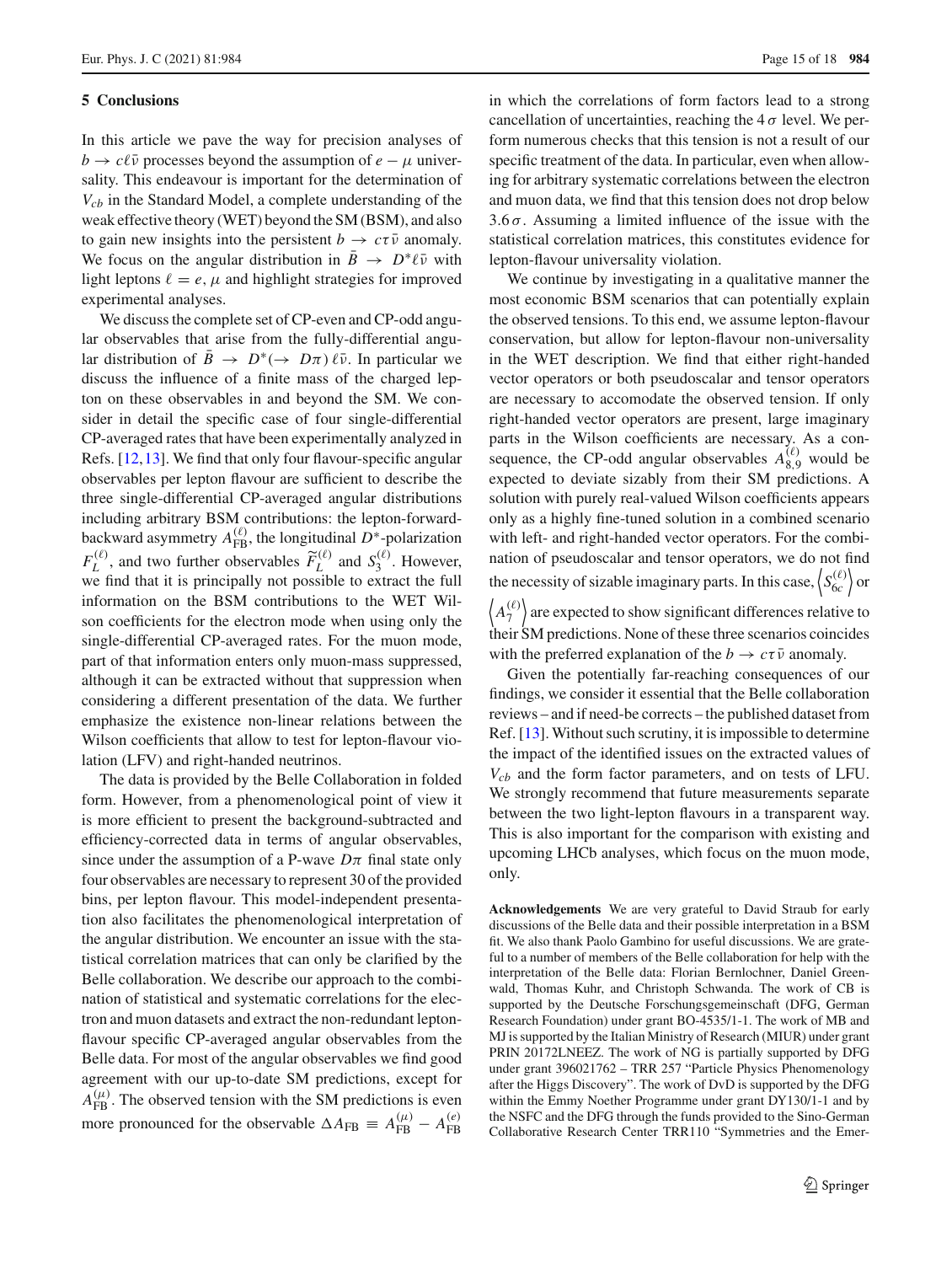gence of Structure in QCD" (NSFC Grant No. 12070131001, DFG Project-ID 196253076 - TRR 110). This research was supported by the Cluster of Excellence "ORIGINS" and the Munich Institute for Astroand Particle Physics (MIAPP) which are funded by the DFG under Germany's Excellence Strategy – EXC-2094 – 390783311.

**Data Availability Statement** This manuscript has data included as electronic supplementary material. The online version of this article contains supplementary material, which is available to authorized users.

**Open Access** This article is licensed under a Creative Commons Attribution 4.0 International License, which permits use, sharing, adaptation, distribution and reproduction in any medium or format, as long as you give appropriate credit to the original author(s) and the source, provide a link to the Creative Commons licence, and indicate if changes were made. The images or other third party material in this article are included in the article's Creative Commons licence, unless indicated otherwise in a credit line to the material. If material is not included in the article's Creative Commons licence and your intended use is not permitted by statutory regulation or exceeds the permitted use, you will need to obtain permission directly from the copyright holder. To view a copy of this licence, visit [http://creativecomm](http://creativecommons.org/licenses/by/4.0/) [ons.org/licenses/by/4.0/.](http://creativecommons.org/licenses/by/4.0/) Funded by SCOAP<sup>3</sup>.

### **Appendix A: Angular distribution**

The complete angular distribution of  $B \to D^*(\to D\pi)\ell\bar{\nu}$ , assuming a purely P-wave  $D\pi$  state, has been derived in Ref. [\[30](#page-16-16)], see also Ref. [\[31](#page-16-17)], with previous partial results throughout the literature [\[33](#page-16-19)[–39](#page-16-48)]. In our convention this angular distribution reads:

<span id="page-15-1"></span>
$$
\frac{8\pi}{3} \frac{d^4 \Gamma^{(\ell)}}{dq^2 d \cos \theta_{\ell} d \cos \theta_{D} d\chi} \n= \left( J_{1s}^{(\ell)} + J_{2s}^{(\ell)} \cos 2\theta_{\ell} + J_{6s}^{(\ell)} \cos \theta_{\ell} \right) \sin^2 \theta_{D} \n+ \left( J_{1c}^{(\ell)} + J_{2c}^{(\ell)} \cos 2\theta_{\ell} + J_{6c}^{(\ell)} \cos \theta_{\ell} \right) \cos^2 \theta_{D} \n+ \left( J_{3}^{(\ell)} \cos 2\chi + J_{9}^{(\ell)} \sin 2\chi \right) \sin^2 \theta_{D} \sin^2 \theta_{\ell} \n+ \left( J_{4}^{(\ell)} \cos \chi + J_{8}^{(\ell)} \sin \chi \right) \sin 2\theta_{D} \sin 2\theta_{\ell} \n+ \left( J_{5}^{(\ell)} \cos \chi + J_{7}^{(\ell)} \sin \chi \right) \sin 2\theta_{D} \sin \theta_{\ell},
$$
\n(A1)

with 12 angular coefficients  $J_i^{(\ell)} = J_i^{(\ell)}(q^2)$ , see Refs. [\[30,](#page-16-16) [41\]](#page-16-21). The angles are defined as

- 1. the angle  $\theta_{\ell}$  between  $\ell$  and the opposite direction of flight of the *B* in the  $(\ell \bar{\nu})$  center of mass system (cms),
- 2. the angle  $\theta_D$  between *D* and the opposite direction of flight of the  $\bar{B}$  in the ( $D\pi$ ) cms, and
- 3. the angle  $\chi$  between the two decay planes spanned by the 3-momenta of the  $(D\pi)$ - and  $(\ell\bar{\nu})$ -systems, in that order.

Throughout we indicate fully  $q^2$ -integrated quantities  $X(q^2)$ with the notation

<span id="page-15-2"></span>
$$
\langle X \rangle \equiv \int dq^2 X(q^2). \tag{A2}
$$

Starting from the  $q^2$ -integrated decay distribution  $d^3\Gamma^{(\ell)}/$  $d\cos\theta_\ell \, d\cos\theta_D \, d\chi$  one obtains the integrated decay rate

$$
\Gamma^{(\ell)} = 2\left\langle J_{1s}^{(\ell)} \right\rangle + \left\langle J_{1c}^{(\ell)} \right\rangle - \frac{1}{3} \left( 2\left\langle J_{2s}^{(\ell)} \right\rangle + \left\langle J_{2c}^{(\ell)} \right\rangle \right),\tag{A3}
$$

and the three single-angular differential distributions in Eqs. [\(4\)](#page-2-6)–[\(6\)](#page-2-4). As is customary in the literature, we use in the above the normalized CP-even and CP-odd angular observables [\[79](#page-17-2)] defined in Eq. [\(2\)](#page-2-1), where barred quantities refer to the CP-conjugated decay. While  $J_9^{(\ell)}$  can be non-zero beyond the SM, to leading order in the weak effective theory  $J_9^{(\ell)}$  is purely CP-odd. Hence, non-zero values for  $S_9^{(\ell)} \propto (J_9^{(\ell)} + \bar{J}_9^{(\ell)})$  are highly suppressed.

From the above one finds that the three CP-averaged single-differential distributions  $(4)$ – $(6)$  can be described in terms of only four independent angular observables:

$$
\left\langle A_{\text{FB}}^{(\ell)} \right\rangle = \left\langle S_{6s}^{(\ell)} \right\rangle + \frac{\left\langle S_{6c}^{(\ell)} \right\rangle}{2},
$$
\n
$$
\left\langle F_L^{(\ell)} \right\rangle = \left\langle S_{1c}^{(\ell)} \right\rangle - \frac{\left\langle S_{2c}^{(\ell)} \right\rangle}{3},
$$
\n
$$
\left\langle \widetilde{F}_L^{(\ell)} \right\rangle = \frac{1}{3} - \frac{16}{9} \left( \left\langle S_{2s}^{(\ell)} \right\rangle + \frac{\left\langle S_{2c}^{(\ell)} \right\rangle}{2} \right),
$$
\n(A4)

and  $S_3^{(\ell)}$  $\binom{(\ell)}{3}$ . We emphasize again that this is true for arbitrary BSM contributions and independent of the form-factor parametrization. We note furthermore that in the absence of new tensor or pseudoscalar operators and in the limit  $m_{\ell}^2 \to 0$ the observable  $F_{\parallel}$  $L^{(\ell)}$  converges towards  $F_L^{(\ell)}$ , independent of the values of the form factors and the remaining Wilson coefficients. Hence, the difference between *F*  $L^{(\ell)}$  and  $F_L^{(\ell)}$  is a quasi-nulltest of the SM up to lepton-mass suppressed effects.

## **References**

- <span id="page-15-0"></span>1. D. Bigi, P. Gambino, Phys. Rev. D **94**, 094008 (2016). [arXiv:1606.08030](http://arxiv.org/abs/1606.08030) [hep-ph]
- 2. D. Bigi, P. Gambino, S. Schacht, Phys. Lett. B **769**, 441 (2017). [arXiv:1703.06124](http://arxiv.org/abs/1703.06124) [hep-ph]
- 3. F.U. Bernlochner, Z. Ligeti, M. Papucci, D.J. Robinson, Phys. Rev. D **96**, 091503 (2017). [arXiv:1708.07134](http://arxiv.org/abs/1708.07134) [hep-ph]
- <span id="page-15-4"></span>4. D. Bigi, P. Gambino, S. Schacht, JHEP **11**, 061 (2017). [arXiv:1707.09509](http://arxiv.org/abs/1707.09509) [hep-ph]
- <span id="page-15-3"></span>5. F.U. Bernlochner, Z. Ligeti, M. Papucci, D.J. Robinson, Phys. Rev. D **95**, 115008 (2017) [Erratum: Phys. Rev. D 97, 059902 (2018)]. [arXiv:1703.05330](http://arxiv.org/abs/1703.05330) [hep-ph]
- 6. P. Gambino, M. Jung, S. Schacht, Phys. Lett. B **795**, 386 (2019). [arXiv:1905.08209](http://arxiv.org/abs/1905.08209) [hep-ph]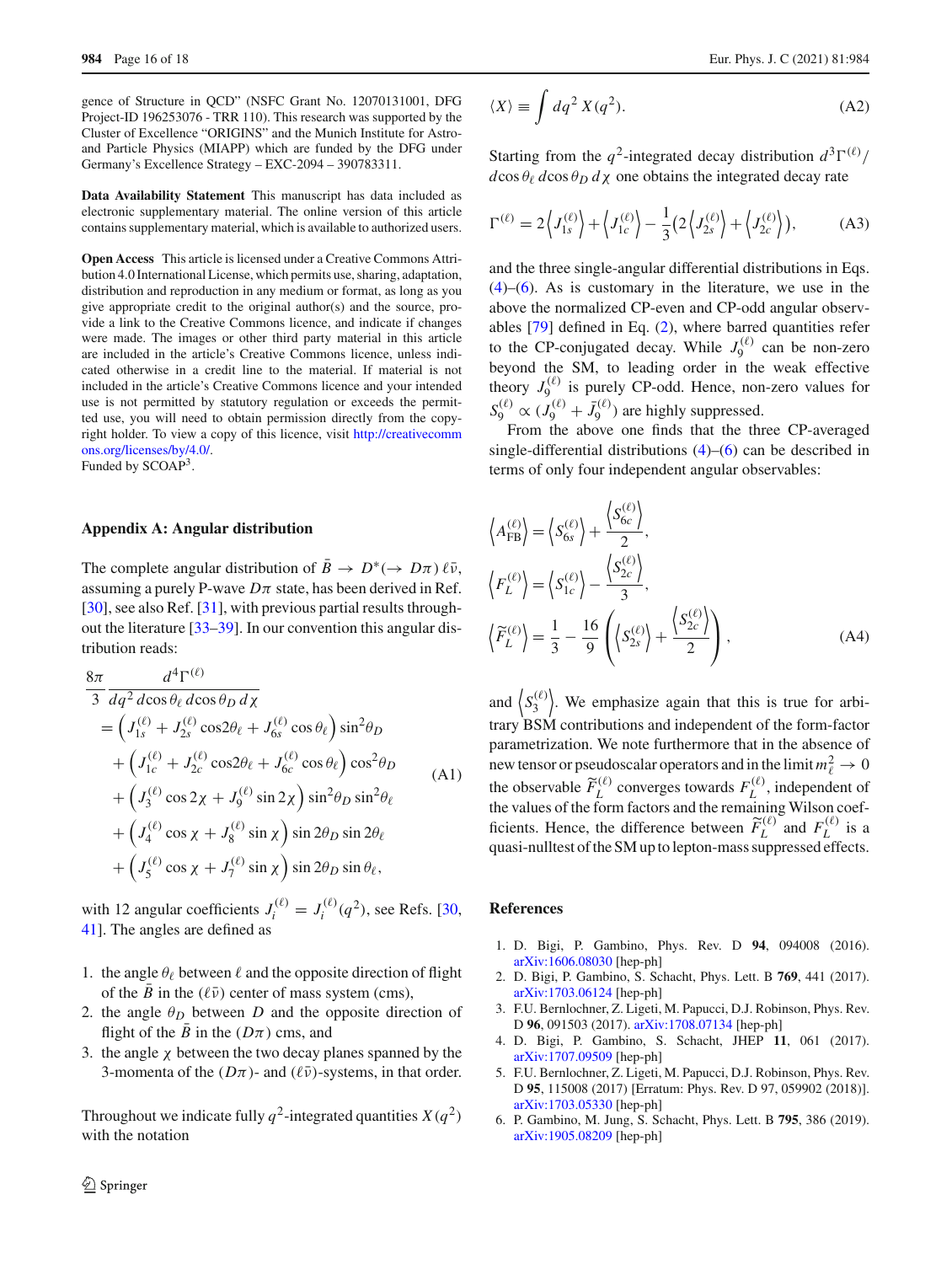- <span id="page-16-7"></span>7. M. Bordone, N. Gubernari, D. van Dyk, M. Jung, Eur. Phys. J. C **80**, 347 (2020). [arXiv:1912.09335](http://arxiv.org/abs/1912.09335) [hep-ph]
- <span id="page-16-8"></span>8. M. Bordone, M. Jung, D. van Dyk, Eur. Phys. J. C **80**, 74 (2020). [arXiv:1908.09398](http://arxiv.org/abs/1908.09398) [hep-ph]
- 9. F.U. Bernlochner, Z. Ligeti, D.J. Robinson, Phys. Rev. D **100**, 013005 (2019). [arXiv:1902.09553](http://arxiv.org/abs/1902.09553) [hep-ph]
- <span id="page-16-0"></span>10. S. Jaiswal, S. Nandi, S.K. Patra, JHEP **06**, 165 (2020). [arXiv:2002.05726](http://arxiv.org/abs/2002.05726) [hep-ph]
- <span id="page-16-1"></span>11. R. Glattauer et al. (Belle), Phys. Rev. D **93**, 032006 (2016). [arXiv:1510.03657](http://arxiv.org/abs/1510.03657) [hep-ex]
- <span id="page-16-22"></span>12. A. Abdesselam et al. (Belle), (2017). [arXiv:1702.01521](http://arxiv.org/abs/1702.01521) [hep-ex]
- <span id="page-16-3"></span>13. E. Waheed et al. (Belle), Phys. Rev. D **100**, 052007 (2019). [arXiv:1809.03290](http://arxiv.org/abs/1809.03290) [hep-ex]
- 14. R. Aaij et al. (LHCb), Phys. Rev. D **101**, 072004 (2020). [arXiv:2001.03225](http://arxiv.org/abs/2001.03225) [hep-ex]
- <span id="page-16-2"></span>15. R. Aaij et al. (LHCb), JHEP **12**, 144 (2020). [arXiv:2003.08453](http://arxiv.org/abs/2003.08453) [hep-ex]
- <span id="page-16-4"></span>16. J.A. Bailey et al. (MILC), Phys. Rev. D **92**, 034506 (2015). [arXiv:1503.07237](http://arxiv.org/abs/1503.07237) [hep-lat]
- 17. H. Na, C.M. Bouchard, G.P. Lepage, C. Monahan, J. Shigemitsu (HPQCD), Phys. Rev. D **92**, 054510 (2015) [Erratum: Phys. Rev. D 93, 119906 (2016)]. [arXiv:1505.03925](http://arxiv.org/abs/1505.03925) [hep-lat]
- 18. J. Harrison, C. Davies, M. Wingate (HPQCD), Phys. Rev. D **97**, 054502 (2018). [arXiv:1711.11013](http://arxiv.org/abs/1711.11013) [hep-lat]
- <span id="page-16-5"></span>19. J.A. Bailey et al. (Fermilab Lattice, MILC), Phys. Rev. D **89**, 114504 (2014). [arXiv:1403.0635](http://arxiv.org/abs/1403.0635) [hep-lat]
- <span id="page-16-6"></span>20. N. Gubernari, A. Kokulu, D. van Dyk, JHEP **01**, 150 (2019). [arXiv:1811.00983](http://arxiv.org/abs/1811.00983) [hep-ph]
- <span id="page-16-9"></span>21. A.F. Falk, M. Neubert, Phys. Rev. D **47**, 2965 (1993). [arXiv:hep-ph/9209268](http://arxiv.org/abs/hep-ph/9209268)
- <span id="page-16-10"></span>22. W. Altmannshofer et al. (Belle-II), PTEP **2019**, 123C01 (2019) [Erratum: PTEP 2020, 029201 (2020)]. [arXiv:1808.10567](http://arxiv.org/abs/1808.10567) [hepex]
- 23. A. Cerri et al., CERN Yellow Rep. Monogr. **7**, 867 (2019). [arXiv:1812.07638](http://arxiv.org/abs/1812.07638) [hep-ph]
- <span id="page-16-11"></span>24. R. Aaij *et al.* (LHCb), (2016). [arXiv:1808.08865](http://arxiv.org/abs/1808.08865) [hep-ex]
- <span id="page-16-12"></span>25. T. Kaneko, Y. Aoki, G. Bailas, B. Colquhoun, H. Fukaya, S. Hashimoto, J. Koponen (JLQCD), PoS **LATTICE2019**, 139 (2019). [arXiv:1912.11770](http://arxiv.org/abs/1912.11770) [hep-lat]
- 26. A. Vaquero, C. DeTar, A.X. El-Khadra, A.S. Kronfeld, J. Laiho, R.S. Van de Water, in *17th Conference on Flavor Physics and CP Violation* (2019). [arXiv:1906.01019](http://arxiv.org/abs/1906.01019) [hep-lat]
- <span id="page-16-13"></span>27. T. Bhattacharya, B.J. Choi, R. Gupta, Y.-C. Jang, S. Jwa, S. Lee, W. Lee, J. Leem, S. Park (LANL/SWME), PoS **LATTICE2019**, 056 (2020). [arXiv:2003.09206](http://arxiv.org/abs/2003.09206) [hep-lat]
- <span id="page-16-14"></span>28. C. Lehner et al. (USQCD), Eur. Phys. J. A **55**, 195 (2019). [arXiv:1904.09479](http://arxiv.org/abs/1904.09479) [hep-lat]
- <span id="page-16-15"></span>29. P. Gambino et al., Eur. Phys. J. C **80**, 966 (2020). [arXiv:2006.07287](http://arxiv.org/abs/2006.07287) [hep-ph]
- <span id="page-16-16"></span>30. M. Duraisamy, P. Sharma, A. Datta, Phys. Rev. D **90**, 074013 (2014). [arXiv:1405.3719](http://arxiv.org/abs/1405.3719) [hep-ph]
- <span id="page-16-17"></span>31. M.A. Ivanov, J.G. Körner, C.-T. Tran, Phys. Rev. D **94**, 094028 (2016). [arXiv:1607.02932](http://arxiv.org/abs/1607.02932) [hep-ph]
- <span id="page-16-18"></span>32. B. Bhattacharya, A. Datta, S. Kamali, D. London, JHEP **05**, 191 (2019). [arXiv:1903.02567](http://arxiv.org/abs/1903.02567) [hep-ph]
- <span id="page-16-19"></span>33. M. Tanaka, Z. Phys. C **67**, 321 (1995). [arXiv:hep-ph/9411405](http://arxiv.org/abs/hep-ph/9411405)
- 34. P. Biancofiore, P. Colangelo, F. De Fazio, Phys. Rev. D **87**, 074010 (2013). [arXiv:1302.1042](http://arxiv.org/abs/1302.1042) [hep-ph]
- 35. M. Duraisamy, A. Datta, JHEP **09**, 059 (2013). [arXiv:1302.7031](http://arxiv.org/abs/1302.7031) [hep-ph]
- 36. S. Fajfer, J.F. Kamenik, I. Nisandzic, Phys. Rev. D **85**, 094025 (2012). [arXiv:1203.2654](http://arxiv.org/abs/1203.2654) [hep-ph]
- 37. M. Tanaka, R. Watanabe, Phys. Rev. D **87**, 034028 (2013). [arXiv:1212.1878](http://arxiv.org/abs/1212.1878) [hep-ph]
- 38. J.G. Korner, G.A. Schuler, Z. Phys. C **46**, 93 (1990)
- <span id="page-16-48"></span>39. K. Hagiwara, A.D. Martin, M.F. Wade, Phys. Lett. B **228**, 144 (1989)
- <span id="page-16-20"></span>40. P. Colangelo, F. De Fazio, JHEP **06**, 082 (2018). [arXiv:1801.10468](http://arxiv.org/abs/1801.10468) [hep-ph]
- <span id="page-16-21"></span>41. M. Algueró, S. Descotes-Genon, J. Matias, M. Novoa-Brunet, JHEP **06**, 156 (2020). [arXiv:2003.02533](http://arxiv.org/abs/2003.02533) [hep-ph]
- <span id="page-16-23"></span>42. W.D. Goldberger (1999). [arXiv:hep-ph/9902311](http://arxiv.org/abs/hep-ph/9902311)
- <span id="page-16-24"></span>43. M. Jung, D.M. Straub, JHEP **01**, 009 (2019). [arXiv:1801.01112](http://arxiv.org/abs/1801.01112) [hep-ph]
- <span id="page-16-25"></span>44. O. Catà, M. Jung, Phys. Rev. D **92**, 055018 (2015). [arXiv:1505.05804](http://arxiv.org/abs/1505.05804) [hep-ph]
- <span id="page-16-26"></span>45. V. Cirigliano, J. Jenkins, M. Gonzalez-Alonso, Nucl. Phys. B **830**, 95 (2010). [arXiv:0908.1754](http://arxiv.org/abs/0908.1754) [hep-ph]
- <span id="page-16-27"></span>46. S. Bhattacharya, S. Nandi, S.K. Patra, Phys. Rev. D **93**, 034011 (2016). [arXiv:1509.07259](http://arxiv.org/abs/1509.07259) [hep-ph]
- <span id="page-16-28"></span>47. Y.S. Amhis et al. (HFLAV), (2019), Updated results and plots available at [https://hflav.web.cern.ch/.](https://hflav.web.cern.ch/) [arXiv:1909.12524](http://arxiv.org/abs/1909.12524) [hep-ex]
- <span id="page-16-29"></span>48. I. Caprini, L. Lellouch, M. Neubert, Nucl. Phys. B **530**, 153 (1998). [arXiv:hep-ph/9712417](http://arxiv.org/abs/hep-ph/9712417)
- <span id="page-16-30"></span>49. C. Bourrely, B. Machet, E. de Rafael, Nucl. Phys. B**189**, 157 (1981)
- 50. E. de Rafael, J. Taron, Phys. Lett. B **282**, 215 (1992)
- 51. E. de Rafael, J. Taron, Phys. Rev. D **50**, 373 (1994). [arXiv:hep-ph/9306214](http://arxiv.org/abs/hep-ph/9306214)
- 52. I. Caprini, Z. Phys. C **61**, 651 (1994)
- 53. C.G. Boyd, B. Grinstein, R.F. Lebed, Phys. Lett. B **353**, 306 (1995). [arXiv:hep-ph/9504235](http://arxiv.org/abs/hep-ph/9504235)
- 54. C.G. Boyd, R.F. Lebed, Nucl. Phys. B **485**, 275 (1997). [arXiv:hep-ph/9512363](http://arxiv.org/abs/hep-ph/9512363)
- 55. C. Boyd, B. Grinstein, R.F. Lebed, Nucl. Phys. B **461**, 493 (1996). [arXiv:hep-ph/9508211](http://arxiv.org/abs/hep-ph/9508211)
- 56. I. Caprini, M. Neubert, Phys. Lett. B **380**, 376 (1996). [arXiv:hep-ph/9603414](http://arxiv.org/abs/hep-ph/9603414)
- 57. I. Caprini, C. Macesanu, Phys. Rev. D **54**, 5686 (1996). [arXiv:hep-ph/9605365](http://arxiv.org/abs/hep-ph/9605365)
- 58. C.G. Boyd, M.J. Savage, Phys. Rev. D **56**, 303 (1997). [arXiv:hep-ph/9702300](http://arxiv.org/abs/hep-ph/9702300)
- <span id="page-16-31"></span>59. C.G. Boyd, B. Grinstein, R.F. Lebed, Phys. Rev. D **56**, 6895 (1997). [arXiv:hep-ph/9705252](http://arxiv.org/abs/hep-ph/9705252)
- <span id="page-16-32"></span>60. M. Neubert, Phys. Rep. **245**, 259 (1994). [arXiv:hep-ph/9306320](http://arxiv.org/abs/hep-ph/9306320)
- <span id="page-16-33"></span>61. A.V. Manohar, M.B. Wise, Heavy quark physics **10** (2000)
- <span id="page-16-34"></span>62. M.E. Luke, Phys. Lett. B **252**, 447 (1990)
- 63. A.F. Falk, H. Georgi, B. Grinstein, M.B. Wise, Nucl. Phys. B **343**, 1 (1990)
- <span id="page-16-35"></span>64. M. Neubert, Phys. Rev. D **46**, 1076 (1992)
- <span id="page-16-36"></span>65. J.P. Lees et al. (BaBar), Phys. Rev. Lett. **123**, 091801 (2019). [arXiv:1903.10002](http://arxiv.org/abs/1903.10002) [hep-ex]
- <span id="page-16-37"></span>66. W. Dungel et al. (Belle), Phys. Rev. D **82**, 112007 (2010). [arXiv:1010.5620](http://arxiv.org/abs/1010.5620) [hep-ex]
- <span id="page-16-38"></span>67. J. Aebischer, T. Kuhr, K. Lieret, JHEP **04**, 007 (2020) [Erratum: JHEP 05, 147 (2021)]. [arXiv:1909.11088](http://arxiv.org/abs/1909.11088) [hep-ph]
- <span id="page-16-39"></span>68. F.U. Bernlochner, S. Duell, Z. Ligeti, M. Papucci, D.J. Robinson, Eur. Phys. J. C **80**, 883 (2020). [arXiv:2002.00020](http://arxiv.org/abs/2002.00020) [hep-ph]
- <span id="page-16-40"></span>69. E. Waheed, Determination of the CKM matrix element  $V_{cb}$  from exclusive  $B^0 \to D^{*-}\ell^+\nu_\ell$  decays with the Belle experiment, Ph.D. thesis, The University of Melbourne (2018)
- <span id="page-16-41"></span>70. F.U. Bernlochner, T. Kuhr, C. Schwanda, Private communications
- <span id="page-16-42"></span>71. Z. Natkaniec et al., Nucl. Instrum. Meth. A **560**, 1 (2006)
- <span id="page-16-43"></span>72. M. Jung, Phys. Lett. B**753**, 187 (2016). [arXiv:1510.03423](http://arxiv.org/abs/1510.03423) [hep-ph]
- <span id="page-16-44"></span>73. P.A. Zyla et al. (Particle Data Group), PTEP **2020**, 083C01 (2020)
- <span id="page-16-45"></span>74. D. Ferlewicz, P. Urquijo, E. Waheed, Phys. Rev. D **103**, 073005 (2021). [arXiv:2008.09341](http://arxiv.org/abs/2008.09341) [hep-ph]
- <span id="page-16-46"></span>75. G. D'Agostini, Nucl. Instrum. Meth. A **346**, 306 (1994)
- <span id="page-16-47"></span>76. D. van Dyk et al., EOS—a HEP program for flavor observables (2021), version 0.3.3. [https://eos.github.io.](https://eos.github.io) [https://doi.org/](https://doi.org/10.5281/zenodo.4586379) [10.5281/zenodo.4586379](https://doi.org/10.5281/zenodo.4586379)